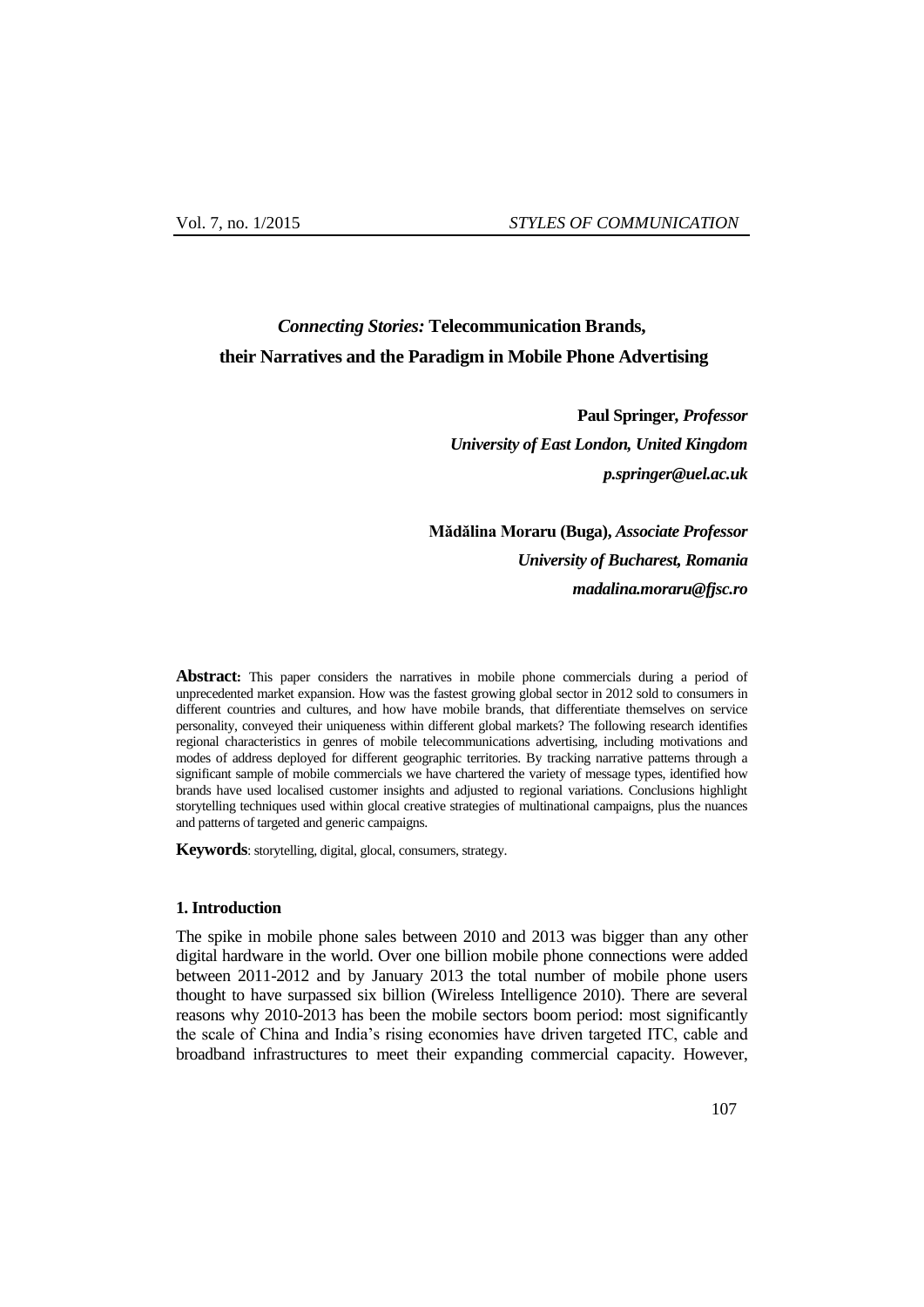increased accessibility is only half the context: the drive to stoke consumer demand is the other.

Telecom brands raced to capitalise on emerging markets and drove demand for mobile phones with a new wave of promotional strategies, marketing and advertising. Among the researchers who analyzed mobile phones, Vasković, Ljubojevic, Stankovic and Vasković persuasively asserted their supremacy on the market: "Mobile phone has become the main communication device, which exceeds all known technologies by the amount of its usage" (Vasković et al., 2013, p. 177).

According to digital market analysts *Wireless Intelligence*, from 2012 European telecommunications operators switched focus from achieving new customers to customer retention, which marked a maturing of the mobile phones market. Before 2012, on the back of mobile innovations such as tri-band, 3G and then apps, many new companies launched into the mobile network market, which prompted existing multiand national telecom brands to sharpen operations around cancelled customer contracts. During this boom period – particularly in the West, sales tactics also shifted. In 2008 most telecom operators sought to convert pre-paid mobile phone users into contracted users; in Western Europe and Asia telecom operators drove their own "discounted bundled deal" propositions (mobile contracts tied to home internet and digital television usage).

There were examples of mobile brands addressing new and established markets differently between 2010 and 2013. In North America telecom brands used prepaid offers to counter stalling contract growth, as the (mature) US market for mobiles drew closer to capacity, while in the Middle East, Africa and the Southern Hemisphere the same US operators were still realizing their first growth wave with lifestyle advertising campaigns.

Overall the \$6,439.7m (62% projected annual increase in) spent on advertising telecom brands (Fredricksen, 2010) remains a small portion of the overall \$498 billion annual advertising industry (Wasserman, 2012), but it is expanding faster than other sectors. The boom year for mobile commercials was in 2011 - nearly 71% more spent on commercials than in 2010, when more commercials were being created for multiple viewing formats.

Communicating innovations and service offers during this period proved to be a unique creative challenge for advertisers, who responded by pushing narrative storytelling to extremes, and shaping content to work on laptops, tablets, phones and television. The advertisements themselves used incentives and strategies that often reflected the opportunities and fears of modern mobile phone users. This paper appraises broad (and narrow-) cast commercials created between the key years of 2010-2012, to identify how the "need" for mobile technology was driven, globally and locally.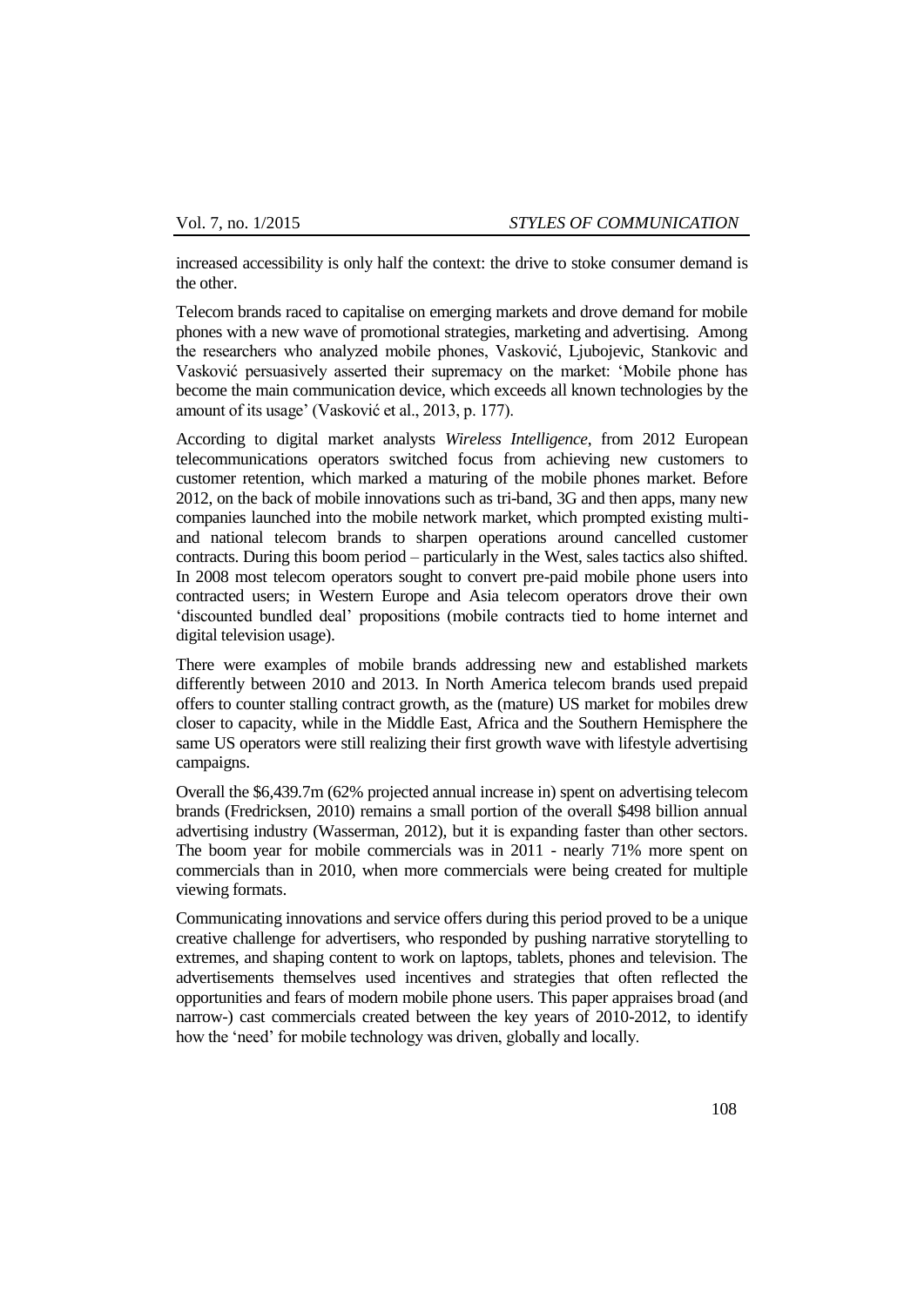#### **2. Positioning the Evidence within Existing Literature**

This advertising headline from 2011 was what advertisers called a 'big truth': consumers were thought to be more engaged with brands that were identifiable with a good story – especially stories that were specific to the brand. A "multidimensional perspective of engagement" (Hollebeek, 2011, p. 559) involved advertisements communicating by using easily recognizable narrative patterns. When product categories target similar niche markets they tended to share similar ideas, develop similar strategies and representations within commercials. According to Haggarty, the art of traditional storytelling happens "in the light of a (shared metaphorical) dream" (Haggarty, 1999, p. 92), because people similarly "image" and make sense of stories within the narrative of their own daily lives. Phoning friends and family was therefore easily represented as "connecting", which communicated on an emotive level. The most common purpose of narrative techniques was to provide a sense of creativity or variation for campaigns. Previous commentators have argued that variation is the best strategy to reduce boredom (Schumann et al., 1990) and to make the process of understanding ad messages easier (Chang, 2005). One school of thought (Lee and Aaker, 2004), was that narrative advertising deeply influences consumer"s relationship with products and brands, in terms of reinforcing the same message through a variety of arresting content. In other words, framing the same story in different contexts with slight variations raises a messages comprehension.

From a different perspective, Escalas (2004) reasoned that *'*narrative transportation" helped consumers to imagine stories that related to a brand, by seeing stories that seemed credible and dynamic. Escalas asserted that, "by encouraging participants to mentally simulate using a product via an advertisement, we hope to encourage the strong affective responses associated with narrative transportation' (Escalas, 2004, p. 40). This type of narrative processing suggests why storytelling became the dominant way to engage consumers through telecoms commercials.

In short, the relationship between storytelling and advertising drew on established narrative conventions, more so than other brand advertising categories. For instance they all contain a plot, in the manner of film narratives which, as film commentators have previously observed, contain '...the temporal sequence of lead character reactions to story events". (Boller & Olson, 1991, p. 172). Such perspectives offer a rationale for formulaic patterns that emerged during analysis.

# **3. Methodology**

# **3.1. Sample**

Both national and global telecom service providers have relied on television commercials to build their brands: despite the growth of digital advertising, commercials are still recognized by brands (and their advertisers) as the best platform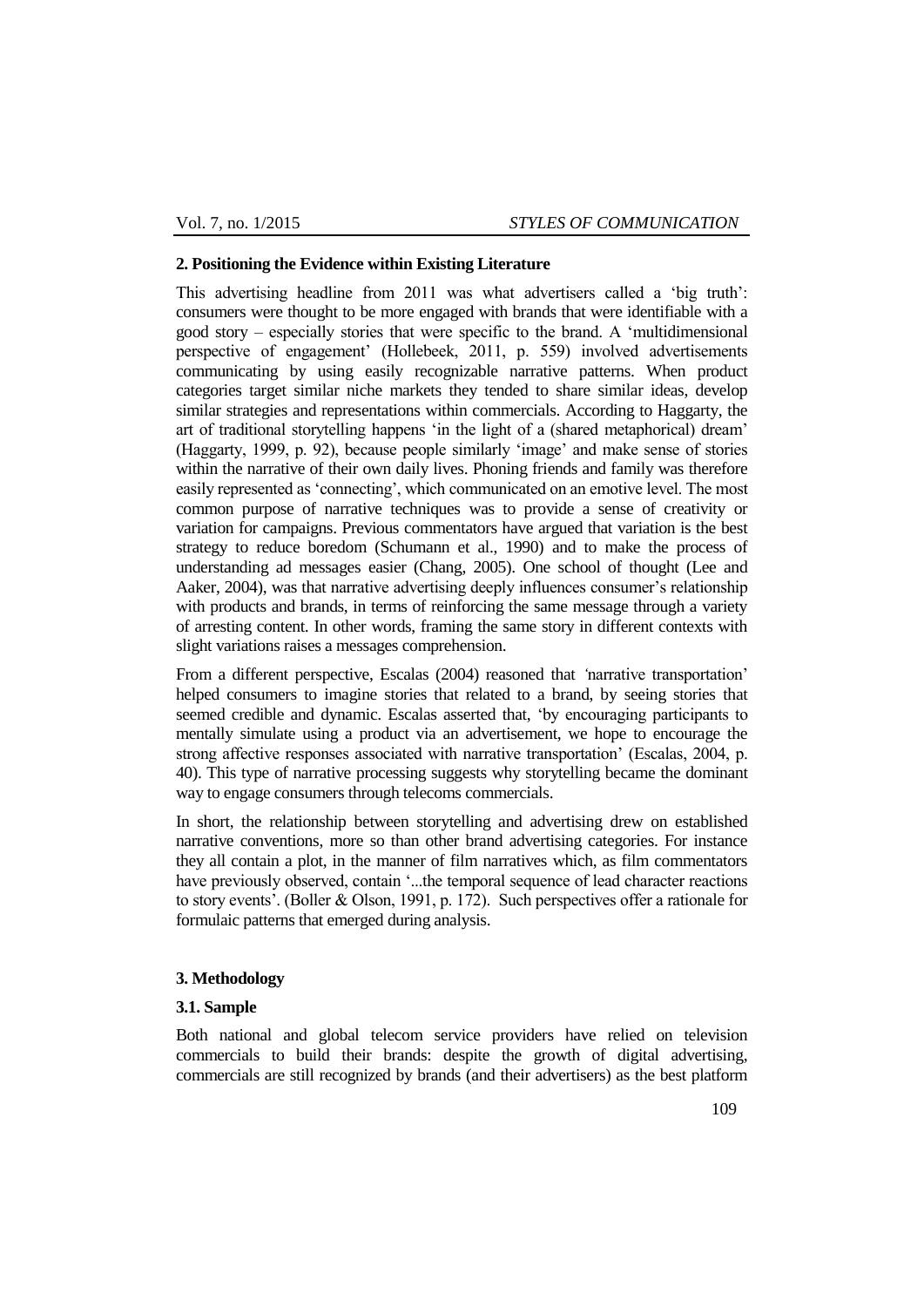to reach their audience. The first part of this study is based on quantitative evidence: 40 commercials from 30 countries (spanning six continents) provided a basis to examine patterns of structure, language and narrative form.

The commercials collated for this study range between 30-90 seconds in length and were first broadcast between 2010 and 2012, after which many were subsequently narrowcast online via video, social networks or brand sites. With more available broadband services (as cables and servers improved), cheaper handsets and a global boom in personal mobile ownership, these pre-saturation years were distinct, and this is evident in commercials. Therefore the material reviewed in his paper represents the "third generation" of global telecoms advertising, following stage one, that marked the launch of mobile telecommunications (selling aspirations, from 2003) and stage two, branded market segmentation (characterized by repertoire buying and differentiating product benefits, from 2007).

The range of commercials demonstrate narrative dynamics more explicitly than marketing and PR of telecommunications. Most, for instance, develop a narrative *Scheherazade* to draw viewers into a brand"s world. The cross-continent sample incorporates different political and technological paradigms, for instance they illustrate how brands appeal to early and late-adopters of mobile technologies, and regional variations in outlook.

In drawing a shortlist of 40 commercials we have considered the size of populations (two commercials each from China, USA, Canada, India and Australia) and the extent to which mobile phone markets were established (including the up-take of online advertising and mobile phone broadband). Europe produced more mobile phone commercials than any other continent so we selected 14 commercials to represent the cultural spread from 10 European countries. The remaining 20 were picked to give cross-cultural range in each continent. We aimed to capture brands of different sizes, market reach and stages of growth. We also took into account cultural diversity of range so that we could contrast their strategies for address (see Table 1):

| <b>Brands</b>    | Countries                                                                                                      | No of ads                   |
|------------------|----------------------------------------------------------------------------------------------------------------|-----------------------------|
| Vodafone/Vodacom | Romania, Germany, France, Italy, Greece,<br>Spain, Egypt, India, Fiji, New Zealand,<br>Australia, South Africa | 12                          |
| T-Mobile         | Czech Republic, UK (2), Austria                                                                                | 4                           |
| Movistar         | Uruguay, Mexico                                                                                                | $\mathcal{D}_{\mathcal{L}}$ |
| Mobitel          | Morocco, Sri Lanka                                                                                             | 2                           |
| AT&T             | USA(2)                                                                                                         | ി                           |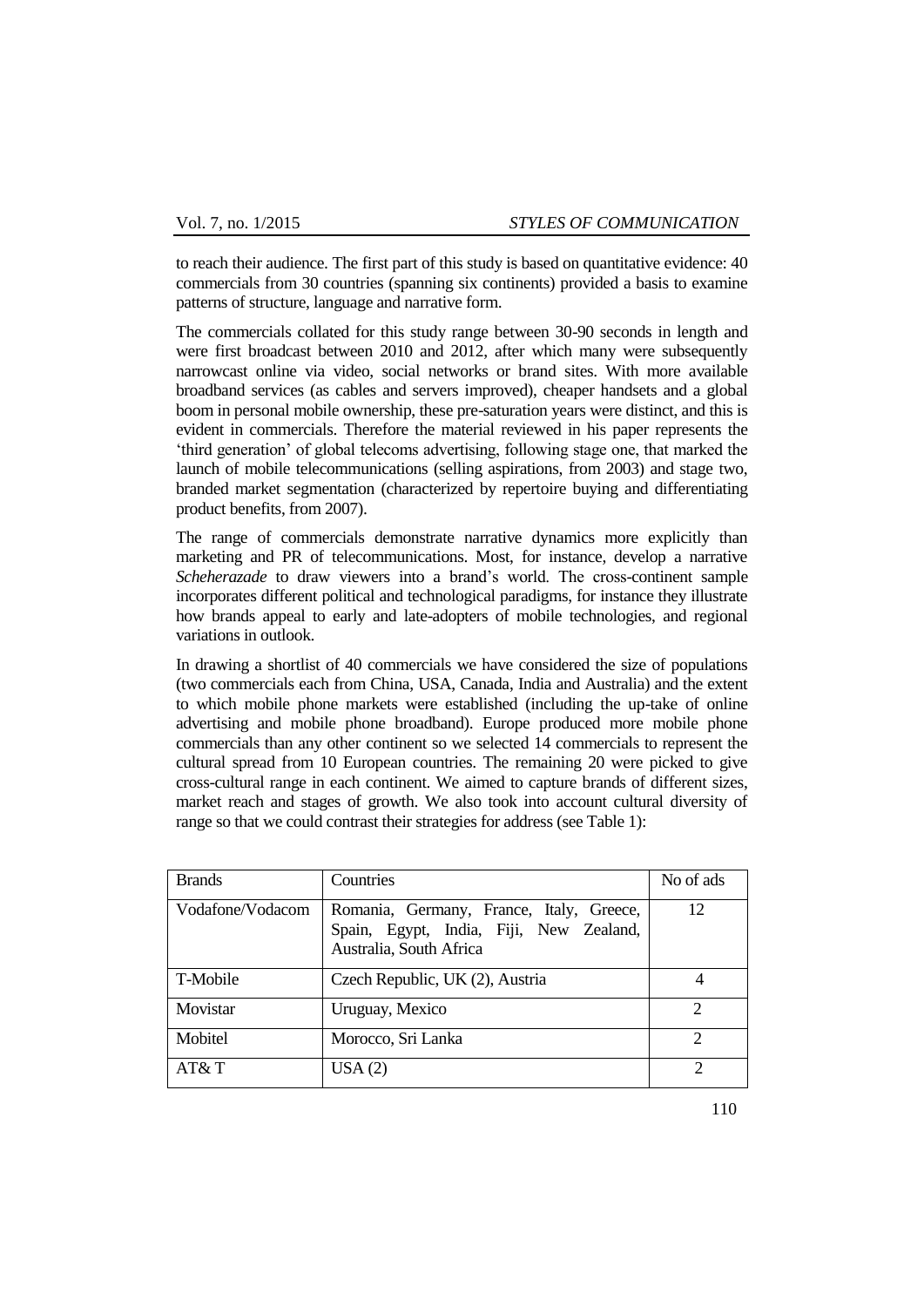Vol. 7, no. 1/2015 *STYLES OF COMMUNICATION*

| Orange                   | Romania, France                                                                                                                  | $\overline{2}$ |
|--------------------------|----------------------------------------------------------------------------------------------------------------------------------|----------------|
| Claro                    | Peru, Brazil                                                                                                                     | $\overline{2}$ |
| <b>Telecom</b>           | New Zealand                                                                                                                      | 1              |
| Cosmote                  | Greece                                                                                                                           | 1              |
| Fido                     | Canada                                                                                                                           | 1              |
| Digi Broadband           | Malaysia                                                                                                                         | 1              |
| Verizon                  | <b>USA</b>                                                                                                                       | 1              |
| Zain                     | Lebanon                                                                                                                          | 1              |
| Virgin Mobile            | Australia                                                                                                                        | 1              |
| Megafon                  | Russia                                                                                                                           | 1              |
| Local/national<br>brands | China Mobile, Mobinil (Egypt), Airtel (India),<br>M9 (Pakistan), Bell Mobility (Canada), Saudi<br>Telecom (United Arab Emirates) | 6              |

#### **Table 1**

*Brand distribution on countries*

Source: the authors

In establishing a balanced selection, it became obvious that global telecom brands are dominant in Europe, America and Australia. National brands were more specific to Asian and Arabic countries. At a first glance, this table reveals an unbalanced distribution of brands on 5 continents, because of Vodafone popularity: in fact Vodafone have delivered their messages in narrative form for over a decade and their commercials simultaneously span Europe, Australia, New Zealand, Africa and Asia. The significance of their output was therefore considerable in ensuring our selection was representative of the scale and spread of mobile communications.

### **3.2. Research Method and Hypotheses**

Our research used content analysis due to its potential to organize data and provide evidence on both visual and verbal levels, as well as by connecting all types of data. The method was applied in two stages: first, it was used to generate hypotheses and design a coding scheme, both based on quantitative methods; second, on a qualitative level, it was used to draw a connection between results regarding the archetypes of the myth of return to origins. The views that emerge from this analysis are that: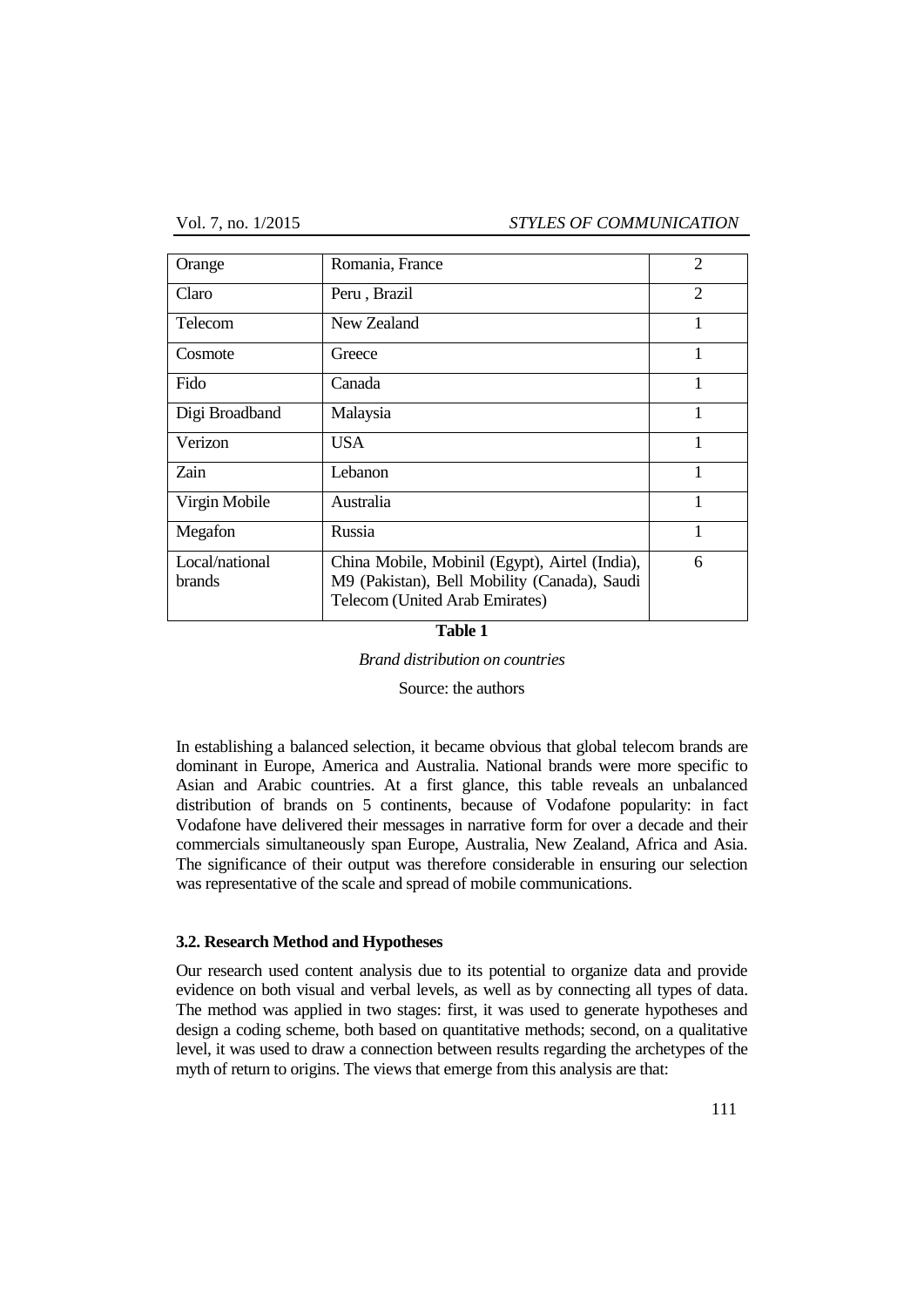- Mobile phone campaigns have affectively exploited narrative techniques;
- Narrative-led commercials have a secondary audience through video sharing sites;

 Global phone campaigns become less international and more local in terms of their tone, reference points and subject matter. This enables brands to use regional consumer insights and appeal by tugging at cultural nuances;

 Narrative techniques engage with the specific cultural values in every country that a campaign runs;

 By analyzing phone commercials one can establish the relationship between the brand identity, the service provider's offering and the consumer.

The second part of this paper dissects the 40 commercials and draws eight categorizations of commercial narrative type – *slice of* (everyday) *life* and *biography* are defined by narrative voice and reflect the purpose of characters within the commercials; *fragmentation* (non-chronological storylines), *embedding techniques* (stories within stories) and *parallel narrative lines* (simultaneous real-time stories) concerned the narrative structure and focalization; *anticipation* (familiar narratives), *retrospection* (flashbacks) and *imagined* (dream sequences) concern the narrator as a point of reference in the narrative.

In these categories we observed patterns between different geographic and cultural regions of advertising - for instance we identified several units of the content analysis, which we applied to the sample: local visual and cultural dialects used to build persuasive scenarios; unique branded attributes, scripted in the form of local satire; different types of narrative; relationships between 'narrative voices', particularly through focalization and the use of central characters in storytelling; relationships between advertising and film narration styles in messages - particularly through interplay between film, text and sound construction; relationships between (1) brand, (2) service claim, (3) principle characters and (4) viewing audiences.

From the data assembled, we were able to establish national characteristics of selling mobile phones and make distinctions between narratives and cultural approaches to personal digital technologies. We were also able to capture global moments in developing the mobile market. For instance, we document how commercials communicated distinctions between similar telecom services; we capture how massavailable, affordable handsets were modelled to appeal to a wider user base, and we examine how differentiated user-experiences of communications were portrayed: how new branded rental services persuade customers to move from established providers; how a subject matter without an inherent physical identity harnessed associations, emoted the self-assured confidence and constructed "everyday stories" for a telecom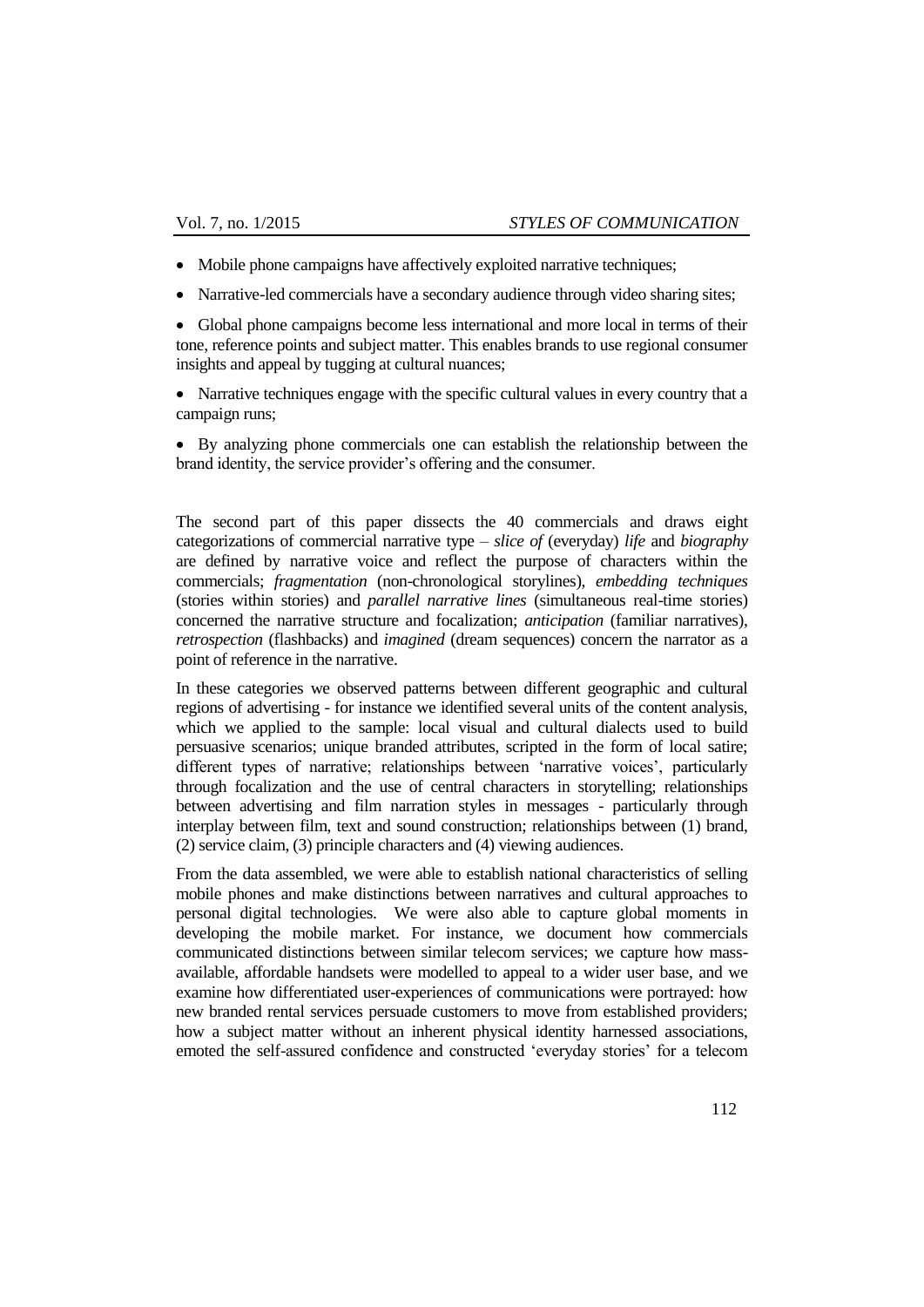brand. The material produced compelling findings that could readily map on to political, sociological and visual-cultural contexts.

The main hypothesis of this paper focuses on the significance of the narrative layers within a telecom advertisement. The narrative techniques describe the complexity of mobile phones advertisements relying on their storylines adjusted to cultural and geographical background. Secondarily, the narrative voice conveys authenticity and credibility designed to mobile phones regardless the global or local brands. As for the research questions this paper investigates the following issues regarding the relationship between storytelling and advertising:

RQ<sub>1</sub>: What are the main types of narration in telecom advertisements?

RQ2: Who tells the story in a narrative advertisement?

RQ3: Who is the hero in telecom commercials?

RQ4: What are the narrative layers within commercials?

RQ5: What are the main technical strategies identified in the sample?

 $RQ<sub>6</sub>$ : What is the relationship between the global and local aspects of telecom storylines?

#### **4. Findings**

Given that commercials for mobile telecoms involve narrative, critical methods used in this study have been adapted from studies of content analysis and storytelling. We appraise the narrator in telecom commercials by considering the purpose and characteristics of narrators and their overarching narrative voices. Narrative voices in telecom commercials are consistently used to tie storylines to a branded service – more so than for other sectors. We discovered that commercials for telecom brands, more than other sectors, aim to strike more profound connections between user and brand through their messages. Fundamental ideas of what communications are and can do and the basic nature of relationships are all addressed.

### **4.1. Types of Narration**

According to Bryman (2008, p. 274), content analysis is a key method that is applicable to a variety of media. We chose it for its clear form and potential to organize data evidence. There were two stages in our application: the hypotheses, then the design of a coding scheme.

The social commentator Bal (1981) observed that a narrator is the one who "says" the story and implicitly has some form of relationship with the characters depicted. Bal underlined differences and connections between doing, seeing and saying, and maps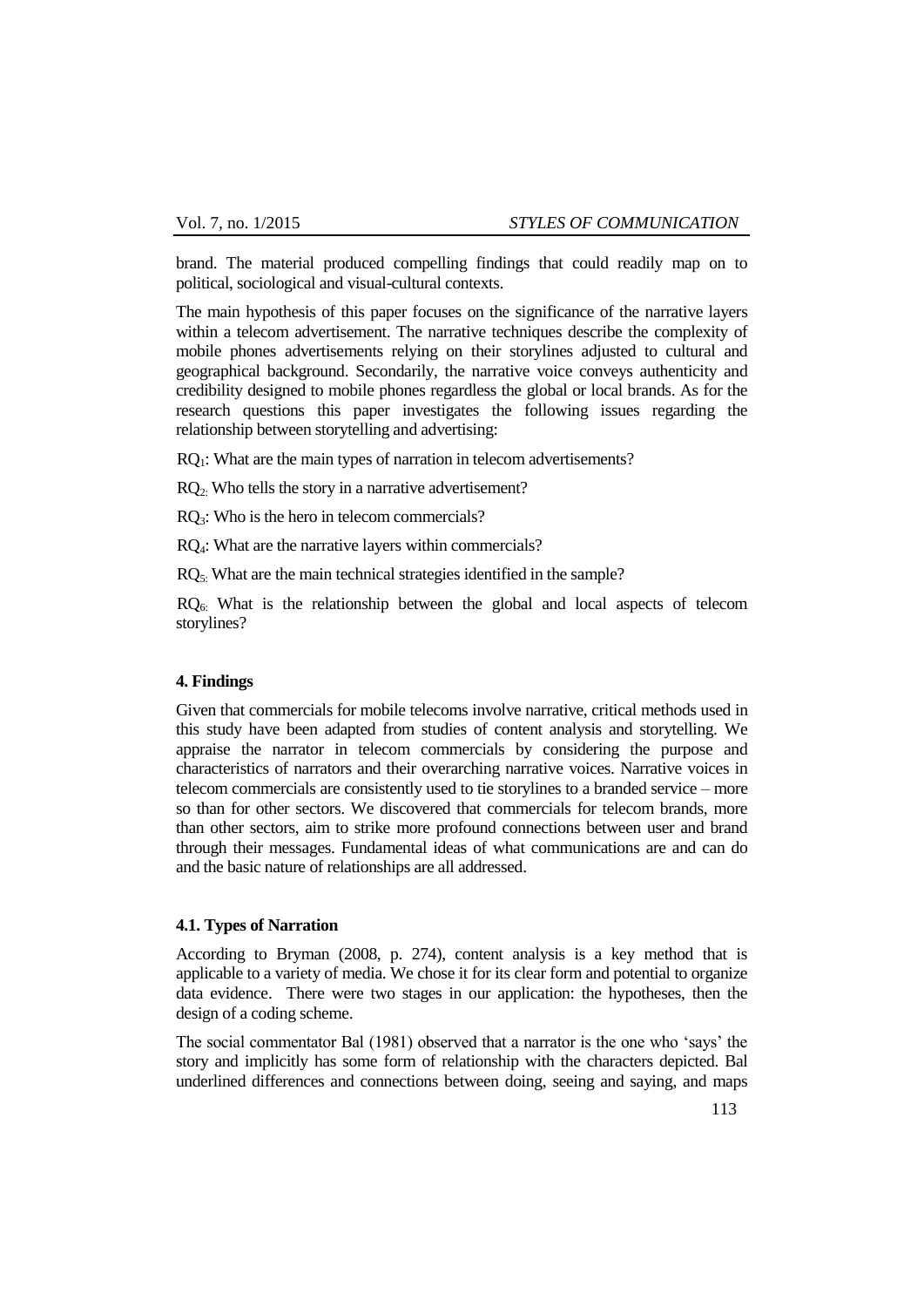borders between techniques used for storytelling (Bal, 1981, p. 45). Margolin (2005) asserted a systematic definition of this perspective, emphasizing different roles in the communication of narratives: "A narrator is a linguistically indicated, textually projected and readerly constructed function, slot or category whose occupant need to be thought of in any terms of a communication role' (Margolin, 2005, p. 351). Margolin"s was, for this study, a synthesized view which brings the purpose of narratives more up to date.

Almost all commentators concur with the school of thought evident in the writing of Genette, who characterized two types of narrator in fictional texts that emerge through different criteria (a matter of *person* and a matter of *diegesis level*: Genette, 1980). According to Genette a narrator could be *heterodiegetic* (telling the story at third person, in an objective manner) or *homodiegetic* (being involved in the story, usually at first or second person). In both cases the story might be told by an *extradiegetic* narrator (placed outside the narration, like a camera) or an *intradiegetic* one (inside the narration, at the same level with the characters). A combination of storytelling types is possible and not necessarily closed to interpretation: sometimes narratives are left open for conjecture, sometimes deliberately for viewers to co-create spin-off narratives through their own imagination. While Genette"s perspective primarily addressed verbal narration in fiction, it can also be applied to contexts where a linear story is easily identified, fictional or not.

As commercials convey messages on visual and verbal levels, we interrogated our sample using Genette's delimitations. Six advertisements in our sample contained no verbal narrative - just a visual storyline, so the corpus for analysis was the remaining 34 examples. From the sample there appeared to be a balance of narration type, between uses of extradiegetic (18) and intradiegetic (16) narration. Within this sample a heterodiegetic narrator is evident in 20; a homodiegetic narrator occurs in 14. A "third person" viewpoint was often deployed to appear impartial, as if the viewer casts an unseen eye on the narrative plot.

Commentators of modern narrative still contend such divisions of narrative type (Booth, 1983; Wilson, 1986; Chatman, 1990). Thomson-Jones addressed this issue directly (2007) as 'argument-and-contra-argument' within Genette's type of storyteller. According to Thompson-Jones, "...the cinematic narrator is an implicit visual narrator of the story from the inside, or from a fictional point of view" (2007, p. 80). However, Chatman (1990) provided a more applicable perspective for this study: he reasoned that a cinematic narrator is like a visual guide and his role is to present events, to enrich their meaning while they fluidly roll on the screen. In this sense the narrator is a witness to events, which fits with *the* third person perspective readily adopted by telecom commercials. Another perspective from Wilson (1986) considered the narrator to be an agent for "showing images" – providing captions to otherwise unmediated events. For this study, we have used Genette"s version of first, second and third-person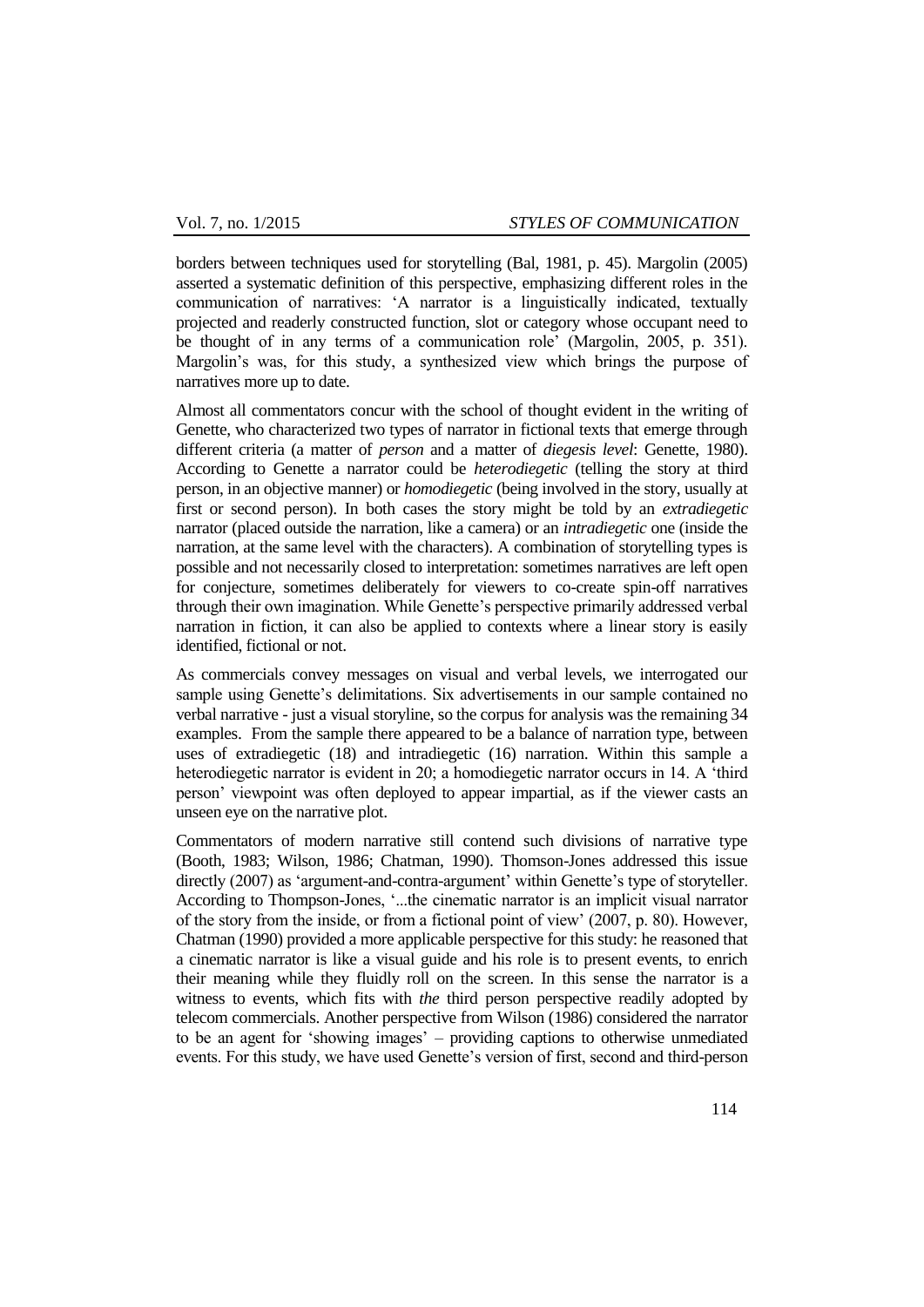narratives and Wilson"s more recent notion of narrators providing captions (Wilson, 1997).

The sample of commercials in this essay certainly fit with the perspectives of *witness position* and *image maker*. What the viewer sees is expected to be related to their own experience - and 21 of the commercials allowed viewers a witness position, where they expected viewers to identify themselves with a principal character. In 19 of the ads sampled the image maker is the narrator, who shapes the meaning of an unfolding storyline.

It was also apparent that there is a relationship between narrator and *focalization*: commercials steer viewers" empathy for characters by constructing narrative focalization – similar to that noted by Currie (2007) and Niederhoff (2009). For our purposes Niederhoff"s perspective sits with Genette (1980) who identified three focalization types - zero, internal and external. A main heterodiegetic narrator leads to a zero focalization approach (as in 16 commercials reviewed); internal focalization occurred in 14 cases while 10 commercials take a more externalised way in to their narrative. In each case it was clear that a storyteller witnessed events through the lens of internal focalization.

# **4.2. The 'Hero' in Telecom Commercials**

One characteristic of telecom commercials was to feature a hero in the narrative: this was not always the central character nor was it necessarily obvious in the storyline. In our sample the brand tended to be a hero in the storyline, despite difficulties in representing what a telecoms brand actually looks like. In most cases the brand is represented as an abstract idea, which provided a challenge for advertisers in constructing narratives that stuck a story to a brand.

According to Bremond (1964) every story has an agent, a patient, opposite forces and adjutants – which allows for the creation of scenarios that suit telecoms services. Given that telecom brands are services and not physical products, the "hero" was often an idea of what the brand represented. For instance in two commercials the storyline - being hungry, having a dirty house - required resolution. The service became central in orchestrating communications to resolving the issue. The hero tended to "be" the brand (or brand mascot) in of the 21 commercials reviewed, while it was the service provided in 17 commercials.

The central character (or hero) tended to take on consistent guises in the commercial. For instance:

 *The brand as an animation* where the central character is an animal embodied brand values. In a 2012 Vodafone India commercial (*Just you, just me*) two teenagers - boy and girl - are too shy to talk. In the story the boy watches as his dog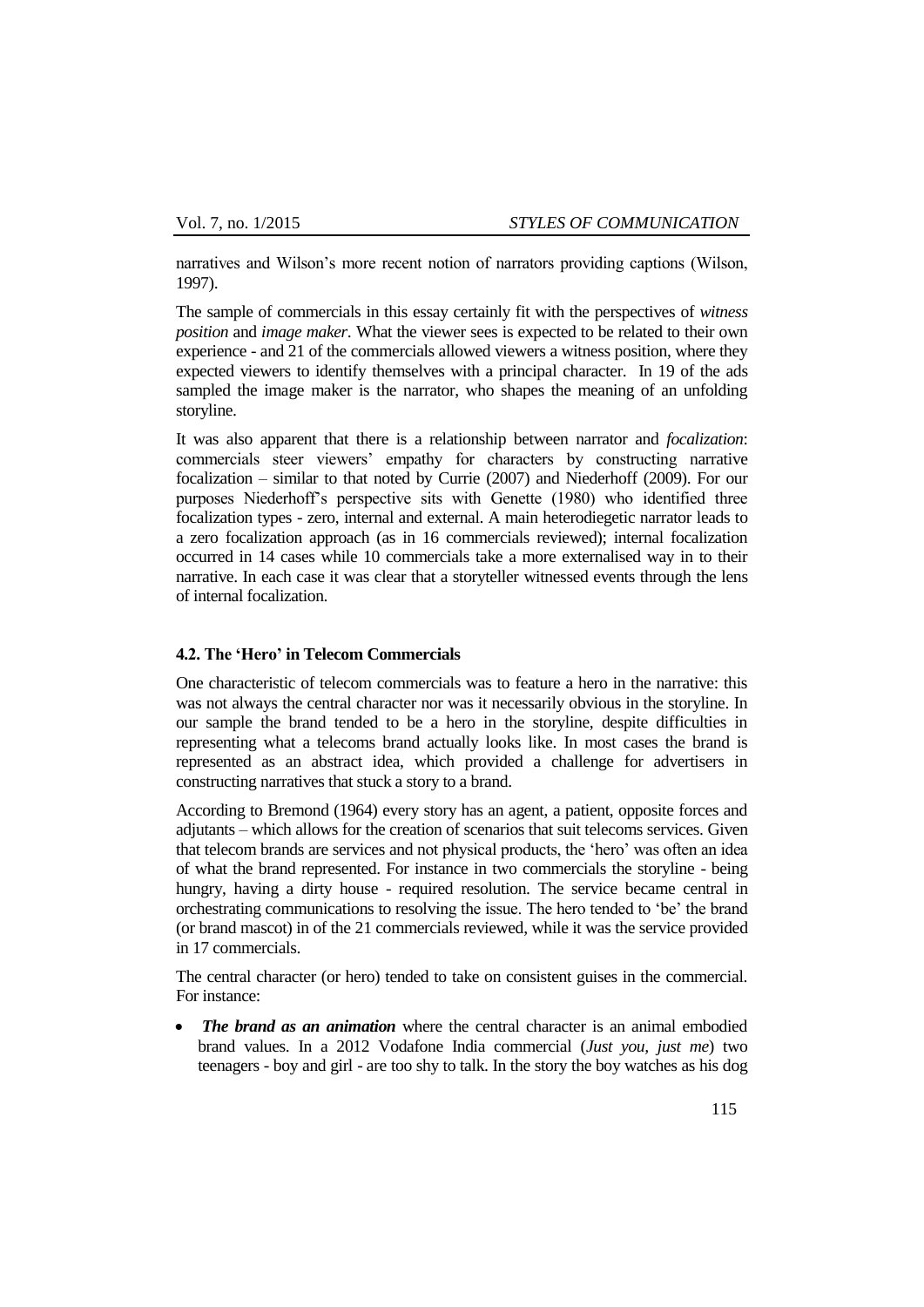snatches the girl"s scarf and brings it to him. The incident provides an easier opportunity for the boy to connect with the girl - illustrating the commercial"s central message: *Instant connection*. In this case, the brand was the dog, enabling a relationship through simple fluid connection.

- *The brand as enabler* becomes true in making aspirations. In a Vodafone Germany spot the four-bar phone icon for signal strength is represented by four formally dressed men of different heights. They help the central character negotiate bad weather, traffic diversions and a restaurant reservation - information provided by Vodafone apps and utilities - to enable a date to go smoothly, courtesy of Vodafone.
- *The brand as global connector*, bringing together huge geographical distances and time zones. One commercial by New Zealand-based service provider Telecom featured two childhood friends separated as one family relocates to London. The children are shown holding aloft laptop computers to overcome the distance, by overlapping the on-screen real-time sunrise in one country with the off-screen sunset in the other. This seamless point of contact from opposite sides of the world overcomes the 12 hour/180-degree longitude separation – and "badges" the creative solution for the internet provider.

Vodafone"s strategy was significant in global telecom commercials during 2012. They were preoccupied with positioning themselves as a "hero" by proxy. When a spot character is the hero and he/she does not have any connotation with brand or service, commercials such as Vodafone"s become metaphoric, abstract and closer to film principles rather than marketing tactics.

# **4.3. Narrative Layers within Commercials**

Even if commercials are aired for just 10 seconds, narratives can develop in more than one direction. This alone marks a significant shift in expectations of viewers watching habits. 30 years ago commercials frequently ran for two minutes. It's clear from the commercials reviewed that today viewers are expected to absorb snippets and connect narratives over time.

Most advertisements in our sample (24) developed stories on a single meta-level, where narrative runs chronologically and usually through the perspective of one single character. Multi-level narrations featured a minimum of two stories in the same spot, linked by a central uniting brand message at the end. One of the clearest examples of this was for Airtel India, based on types of friend ("Har Friend Zaroori Hai, Year"). The supposition is that young mobile users have a network of friends connected through their hones, and call on different friends for different situations. The action depicts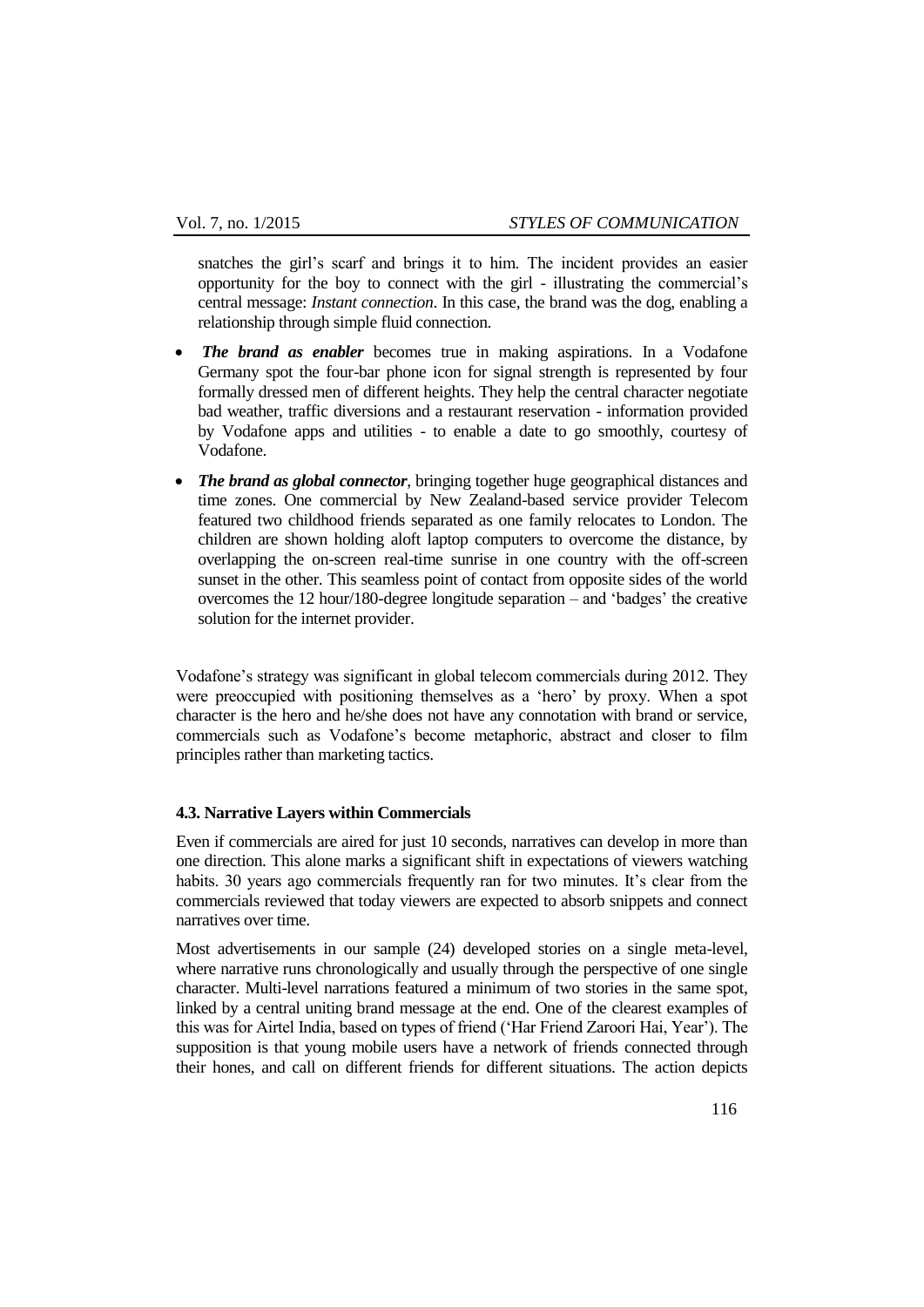students waiting for a teacher in class. One starts singing and the others join in, as the viewer sees cut-away to different "slice of life" situations; an early morning airport pick-up, crashing out at a party, a shopping buddy and an emergency hospital dash. The commercial sets the view that each friend has their role, and invites viewers to identify similar roles from their 'phone buddies'. Five advertisements in our sample used this multi-level (30-second) style of narration.

Five commercials in our sample featured parallel narration - two storylines running simultaneously. Two storyline events unravel at the same time in different places before reverting back to conclude in one setting. One of the most explicit examples was 'Wedding' for Vodafone Romania. The narrative began with an interview to camera of a young couple, explaining their plan to marry at the top of a mountain, which would prevent their family, community or friends attending. Different viewpoints from friends and family are intercut with vignettes of local street scenes to set the ambience in contrast to the mountains cape. As the ceremony takes place, it is relayed simultaneously through a Vodafone network so that friends and family can participate in real-time. The commercial intercuts the family during the service, for real-time reaction shots, making their remote viewing of the wedding closer and participatory. In other words, the story is diachronically captured and presented as a parallel narration. Both parallel narrations drew heavily on film narrative structure by compressing time and re-ordering content.

| <b>Criteria</b>                 | <b>Narrative</b><br>techniques    | <b>Description</b>                                                                                                              | No of ads                |
|---------------------------------|-----------------------------------|---------------------------------------------------------------------------------------------------------------------------------|--------------------------|
| Plot<br>sequentiality           | Slice of life                     | - a single moment or instance<br>of a character's life is rendered                                                              | 11                       |
|                                 | <b>Biography</b>                  | - the character's entire life is<br>distilled into a short narrative                                                            | 1                        |
| Continuity vs.<br>discontinuity | Fragmentation                     | the narration<br>not<br><i>is</i><br>chronological; only key events<br>leaving<br>conveyed,<br>are<br>narrative gaps in-between | 11                       |
| Linearity vs.<br>non-linearity  | Parallel<br>narrative lines       | viewers see two stories<br>unfold at the same time; the<br>narrative line is diachronic                                         | $\overline{\mathcal{A}}$ |
|                                 | Embedding<br>techniques<br>(frame | - a story within a story, linked<br>by the service or character                                                                 | $\overline{4}$           |

**4.4. Defining Types of Narrative Techniques**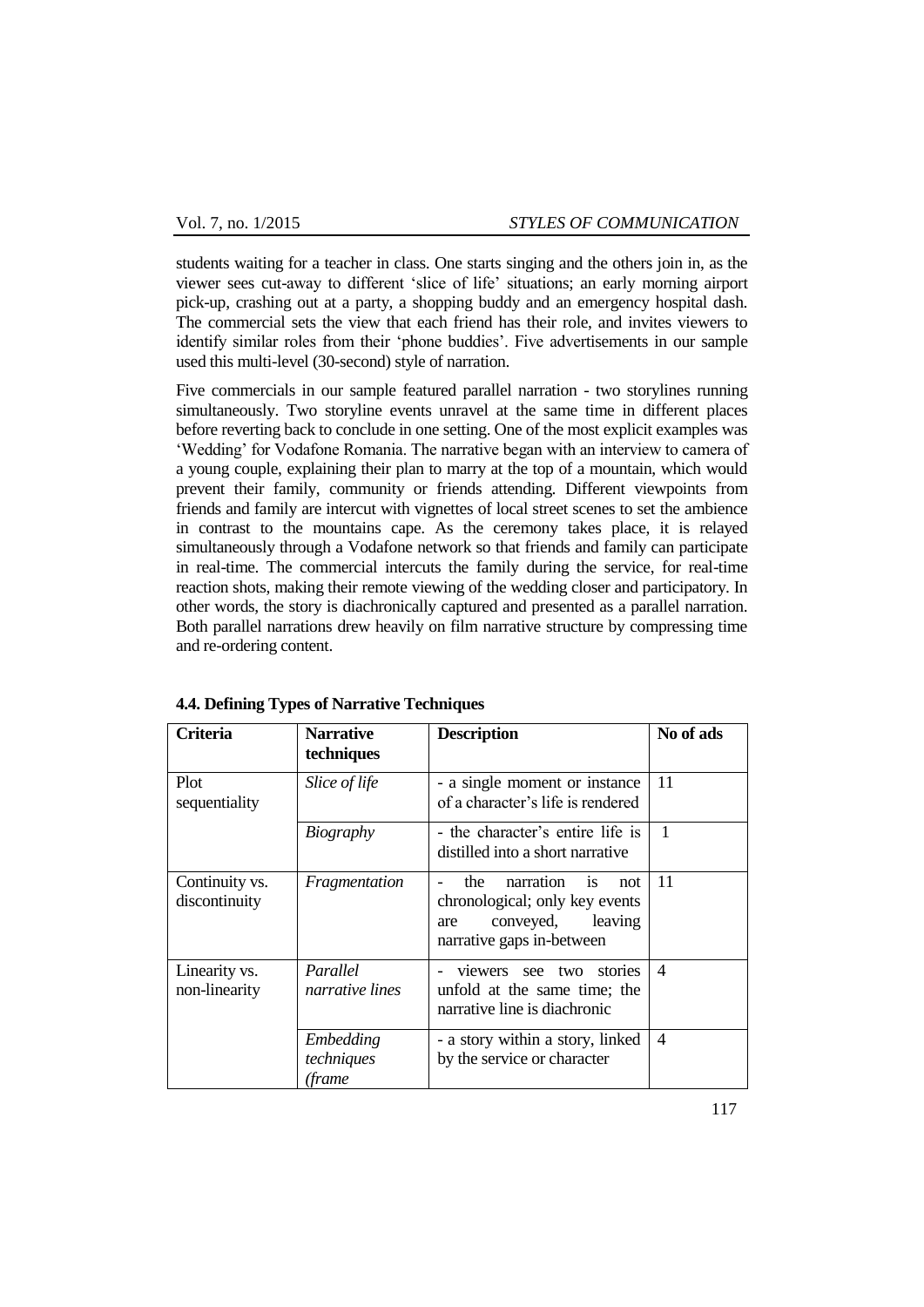#### Vol. 7, no. 1/2015 *STYLES OF COMMUNICATION*

|                          | narration)      |                                                                               |                |
|--------------------------|-----------------|-------------------------------------------------------------------------------|----------------|
| Reality vs.<br>imaginary | Anticipation    | narrative<br>where<br>a<br>brand/product is used to fulfil<br>the expectation | $\overline{4}$ |
|                          | Retrospection   | - a time-shift where the hero<br>return to their past                         |                |
|                          | <i>Imagined</i> | - the hero creates their own<br>story – a dream or better<br>imagined reality | $\overline{4}$ |

#### **Table 2**

*Narrative techniques in Telecom Ads*

Scientific literature has also been the subject of content analysis where text segmentation, plot, chronological ordering, (dis-)continuity, narrative perspective and sequential narrative were the points of reference. According to Boyer, sequentiality is connected with a model of causality, that emerges from the "...study of causal thinking (which assumes) intuitive ontologies and intuitive expectations of causal powers" (1994, p. 152). By extension, each advertising story was underpinned by an assumption that existing social *Zeitgeist* - most notably family and friends as common ground, were shared and constant to justify their resolution. One such underlying assumption was that mobile phone users are international, cash-comfortable but time poor (hence the need for fluid information), and with a wide network of friends. The subtext is that if you"re popular and active, you need the advantages up-to-date mobile phones provide.

In contrast to the common assumptions of mobile users, narrative tactics within the sample were more polarised: there were discontinuous and continuous storylines; linear and nonlinear texts.

As Table 2 shows, the most deployed narrative technique from our sample was *fragmentation*, to compress key facts in a short timeframe. This is understandable given the necessary speed required to convey stories and achieve the core purpose of connecting stories to the advertisement"s commercial purpose. Fragmentation occurred through the interruption of a music score and creative editing - spliced together juxtapositions to deliver unexpected contrasts of style and imagery. One of the mostplayed commercials of 2012 (filmed in 2010 but peaking in popularity early in 2012) contained fragmented content for British operator T-Mobile, called *Dance*. Filmed at Liverpool Street station in London, the narrative used various music styles spliced together, with cast dancers performing alongside members of the public spontaneously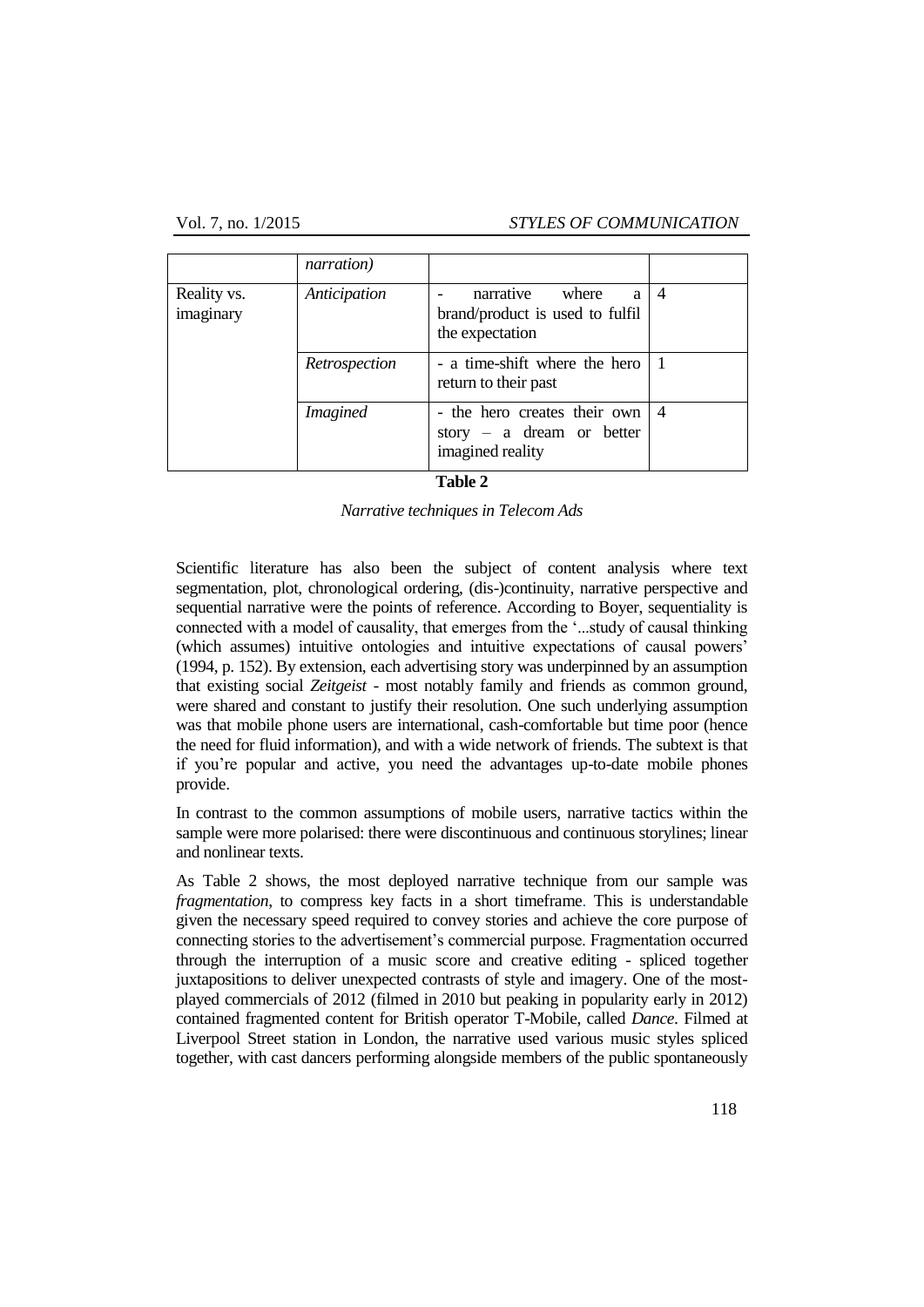joining in. The narrative suggests that T-Mobile"s service generated a sense of public exuberance and engagement.

A different type of fragmentation occurred in a Romanian commercial for Orange telecommunications, where a teenage Romanian girl sends a series of love letters to a class mate, who seems to ignore them. Scenes cut between school locations - in class, in the library and in front of the school. In the final scene, the classmate responds by sending a bouquet of paper flowers made up of the letters he received. Within this commercial juxtaposed locations build the sense that the time and space for communication is not static but on-the-move, anytime, anywhere.

The most contemporary forms of communication were conveyed using *parallel narrative line*. It was used within four commercials where storylines conveyed simultaneous events occurring in different spaces and bought together through split screen and the to-and-from inter-cutting of dialogue. In each case two unrelated events ultimately influence each other (in a manner reminiscent of 1990s Hollywood films). For instance, in a Vodafone France commercial a man on a long-haul flight recognizes an actress sleeping in the same birth; he moves to an empty seat and poses beside her, using his mobile phone camera to snap and send pictures that suggest the two are cuddling. The story then switches between two narratives - on the plane with the central character and his friend at home receiving and responding to the pictures. Eventually the narrative is disrupted when the central characters phone rings, waking the actress. Parallel narrative commercials contained a formulaic narrative pattern:

Scene 1-the primary frame of reference;

Scene 2- a secondary story, which took longer to set out the context;

Scene 3 - return to the introductory frame of scene 1, with a narrative-twist in conclusion.

The closest example we found that bores semblance into conventional film was a commercial for telecoms operator Fido (Canada). The 109 seconds commercial featured a ubiquitous "fairy-tale" narrative. The opening frames featured an oldfashioned storybook, titled "Unlimited Christmas". It ran:

*Once upon a time, in a condo, not too far away, there lived a grumpy young man that some might call a Scrooge. Friends tried to reach him on his cell phone, but he refused to answer. Didn't they realize how much it would cost? 'I don't want any friends!' But then, a knock at the door changed his life. It was Fido, with the urban package. Unlimited incoming calls with 400 anytime minutes in my urban zone? Excellent! From that day forward he was able to reconnect with all his friends and enjoy the spirit of Christmas.*

*Have an unlimited Christmas, with the urban package from Fido!*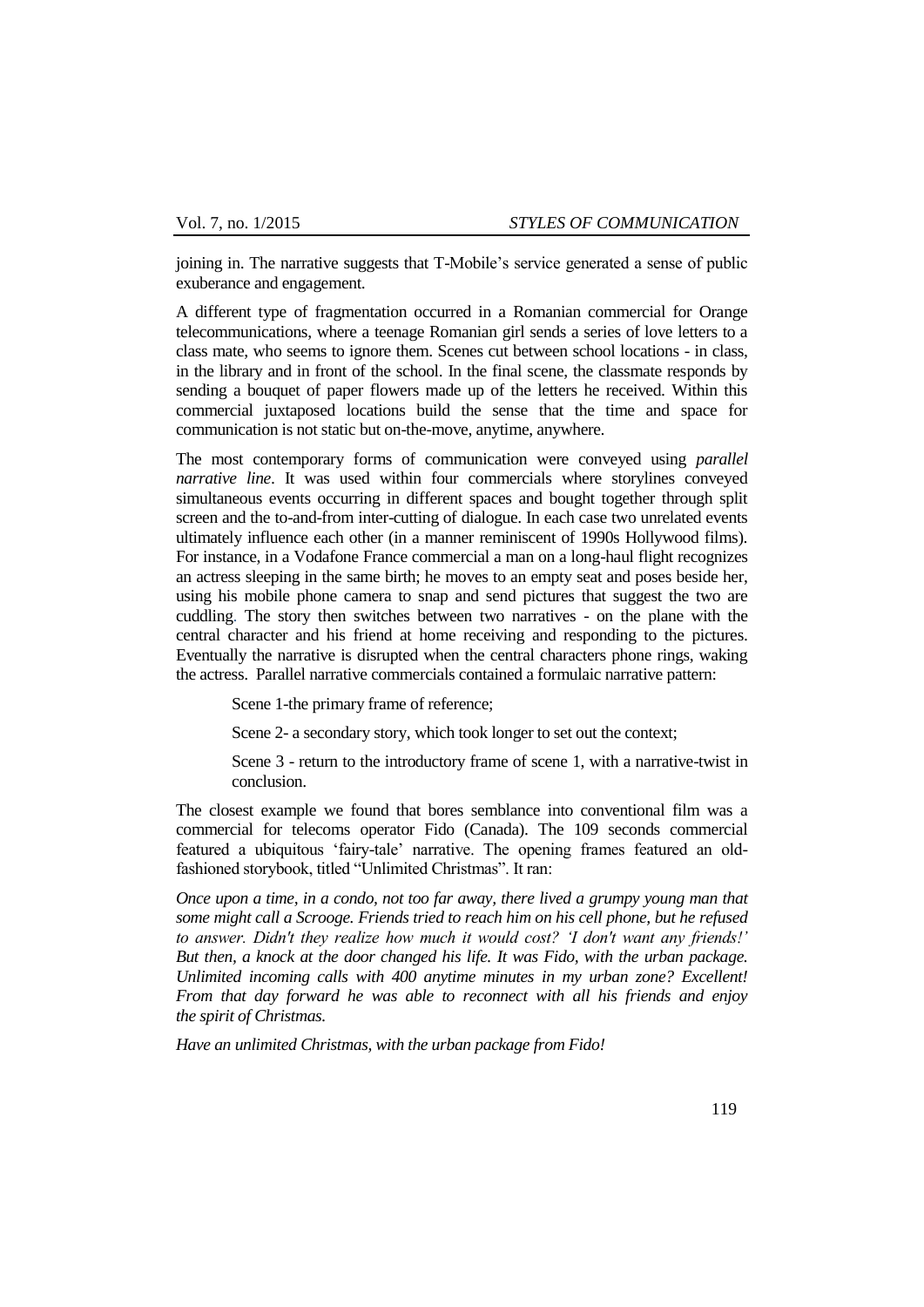The end frame showed the storybook closing – an inversion of the first frame. The narrative focussed on a man alone at Christmas, who rejects friends" efforts to contact him until he hears a knock at his front door. It is Fido the Vodafone dog who, in 2012, emerged as Vodafone"s brand character in campaigns around the globe. The dog bought a package, which sparked the moment where he starts to enjoy Christmas. The commercial achieves its intention: to position the brand as a conduit to delivering the Christmas spirit, framed in a readily identifiable fairytale.

### **4.5. Technical Strategies Identified in the Sample**

It is evident within the 40 global telecom commercials that narrative framing devices produced a means of succinctly telling compelling branded stories. Because of the need to compress time in commercials, the distillation process of storytelling resulted in proven technical strategies and visual narratives, often held together by an edit-led over-writing of the storyline: the purpose of the advertisement would not have been apparent before the final editing stage, as many of the commercials relied on juxtaposition, over-dubbed sounds and connecting of images with text – all achieved in an edit suite. If anything, the final two-second pack-shot that is a conventional "outro" of television commercials served to fix the purpose of mobile telecom commercials, as the final frame consistently featured a hanging shot of the brand.

In one sense, such tricks of editing have been common in cinema for a century – for instance, FW Griffith used a similar repertoire of editing tricks - interspersed close-up shots with birds-eye views of scene and compressing time with fade-outs (Monaco, 1977, p. 112).

More recently postmodern cinema introduced means to express narrativity using digitalization and computerized cutting techniques, which meant taking control of the events – sometimes the order of information, sometimes the link between real and imagined within the storyline. Frame-disruption emerged as the most widely used strategy within the sample of telecom commercials. It was used to interrupt sequential storytelling to make the viewer work harder by having to re-order the content and fill spaces left by the deliberate juxtapositions. Often this involved jumping over large periods or jumbling up the sequence of events. As Scholes noted, regardless of technique, strategies still "depend(ed) upon narrativity and could not function without it" (Scholes, 1985, p. 396).

Our sample demonstrated a variety of visual strategies - some cinematic according to Schmidt's theory on narration in film (2009) - that has proven to be effective globally. The *shot reverse* technique was evident in four commercials. Each storyline profiled at least two characters talking to each other. The flitting nature of mobile-phone use especially holding simultaneous conversations between friends - mirrored the experiences of mobile phone users. Shot reverse commercials tended to exploit non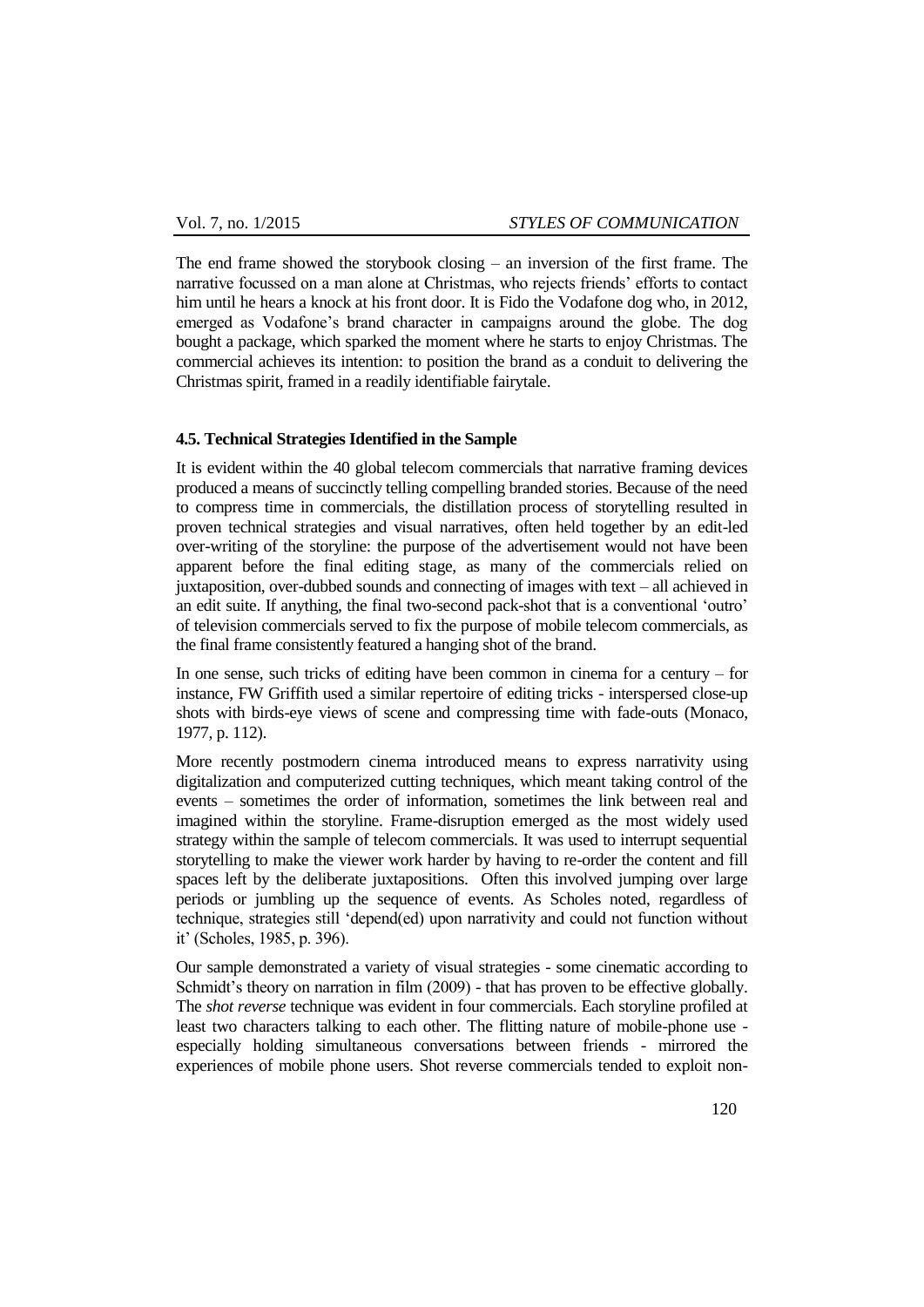verbal communications, mostly by sifting between shots and emphasizing frame distance to convey an everyday sense of typicality.

Within the 40 commercials under review, it is possible to claim that visual strategies had been significant in the construction of storylines, in as far as they pay attention to temporality, spatiality and plot. It is also clear that telecom commercials are confident enough in their techniques to leave plots open-ended. Many expect viewers to fill in the gaps when watching commercials, by re-ordering sequences, decoding metaphors and filling in commentary to understand scenarios after they have unraveled in their entirety.

#### **4.6. Global and Local Aspects of Telecom Storylines**

In other product or services sectors such as sports brands, energy providers, automotive or computing, the relationship between local and global communications is managed within an overarching multinational plan. Similarly telecom operators should be able to share their message - the ability to connect people and enable them stay in touch, regardless of their circumstance or distance. One would initially assume that advertising campaigns for global brands could be standardized to share the same values and message all over the world. Yet as the writer on global advertising Marieke de Mooij reasoned, there are key motivational differences within global markets: "There may be global products, but there are no global people. They may be global brands, but there are no global motivation for buying those brands" (2010, p. 5).

Since global smartphone markets opened up in 2009, networks often include free calls abroad within their payment packages to incentivise global and local network usage.

The terms *cultural hybridization* and *cultural convergence* (coined by George Ritzer) are useful in this sense, to explain why there is a need to reference local awareness of circumstances in commercial communications (2010, pp. 255- 258). *Hybridization* in a global environment concerns the dilemma of *diversity vs. uniformity*. According to Ritzer "a cultural hybrid involves the combination of two, or more, elements from different cultures and/or parts of the world' (2010, p. 255). Hybrid can be simultaneously local and global – and flit between the reference points for each. In turn, *cultural convergence* is an evolving flow of similarities between different regions, which makes globalizing values and beliefs possible.

In terms of *hybrid* or *global* fit*,* 21 commercials reviewed leant towards global markets – their central message was general enough to locate with typical issues of mobile usage and global connectivity. This suggested a trend towards more globalized approaches to promoting telecommunication brands. The most common global characteristics were the use of English language, music and references to everyday popular entertainment – sports and leisure activities most commonly.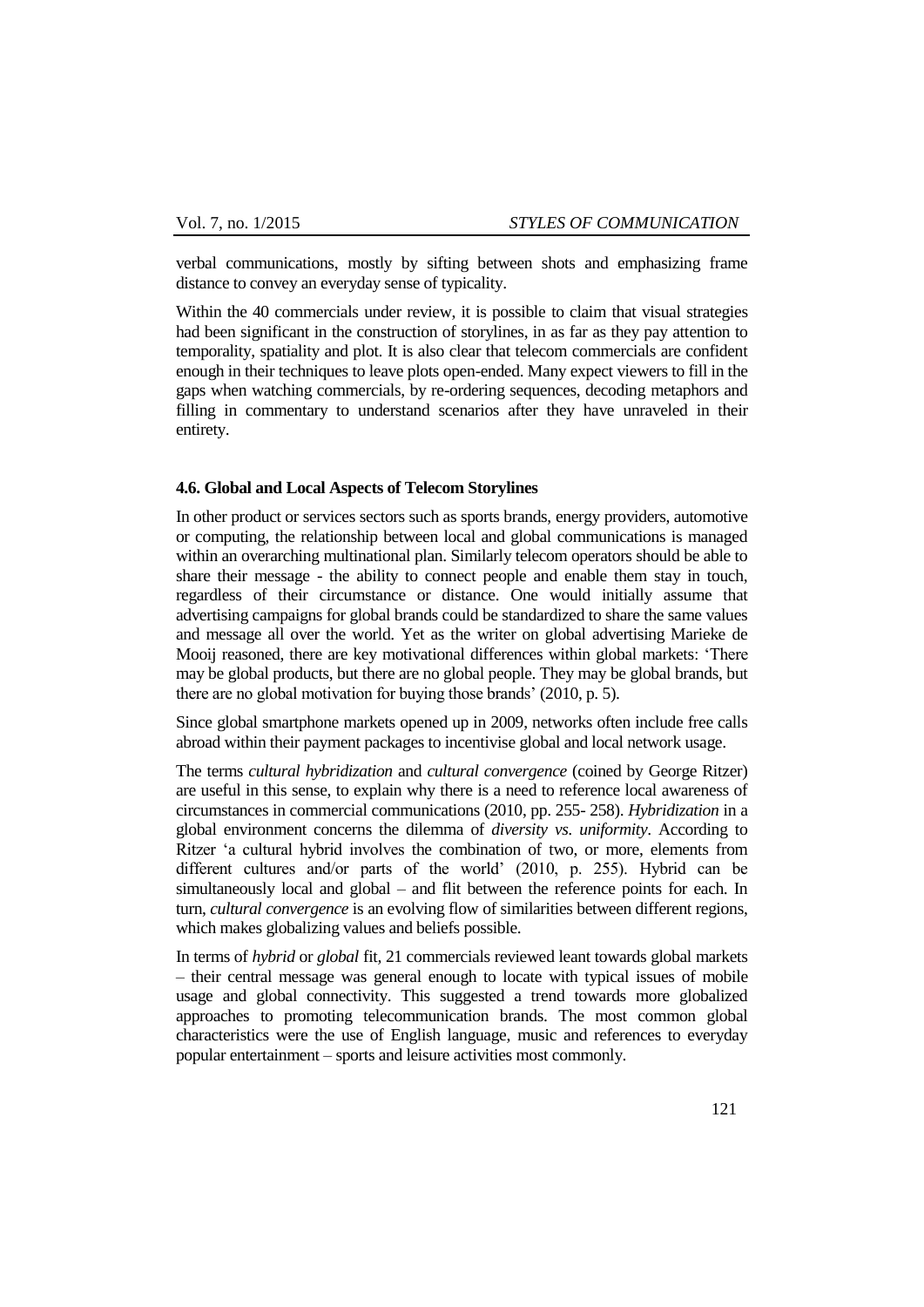A more tailored local presence was apparent in 13 commercials; a hybridized approach could be traced in six: these tended to reference local festivals and value systems (where reinforced family hierarchies made them culturally specific).

There are circumstances and explanations that might flavour more glocalized and hybrid approaches. The economical growth and outreach of each country is very important in positioning the future international reach of mobile brands: many national telecom operators still harbour export ambitions. Countries that tended towards globalized campaigns were well developed or had a steady economy - in our sample Germany, France, Italy, Spain, South Africa, USA, Canada, Australia, Brazil, New Zealand and China.

Locally referenced commercials were produced in countries at an earlier stage of implanting their digital infrastructure - Romania, Egypt, Malaysia, Sri Lanka, Czech Republic, and Russia. Some strategies aspired to a more international identity: for instance the US film actor Chuck Norris promoted T-mobile in the Czech Republic, while an Orange Telecom commercial in Romania included location shots from central Europe. Some national brands made a point of reiterating their roots by referencing their own cultural fabric. For instance an Easter festival formed the background to a Vodafone Italy commercial; Africa and the Middle East also opted for festival scenarios – preparing for Ramadan in Egypt, and family gatherings in Saudi Arabia and Monaco. Within the commercials, elements that pinned commercials to their region included references to religious preparation rituals, skin colour, local behaviours and styles of humour.

Brands such as Vodafone and Mobitel clearly adopted a local approach, while such brands as Orange, T-mobile, Bell Mobility, Claro more readily embraced a more internationalised strategy that loosely connected their regions of operation.

### **5. Discussions on Demarcating Telecom Brands**

In using narrative methods to reposition telecom commercials, glocal persuasive factors could be identified for mobile technology adoption. In particular, national campaigns used local reference points – notably collective gatherings, to suggest natural regional belonging. Global campaigns tugged on human truths, notably the essence of communication – conversations. Early-adopting nations such as Germany presumed digital utilities where stronger drivers – restaurant finders, GPS orientation and web-search, rather than primary telephone services. Essentially, North European and Australasian ads tended to metaphorically illustrate the Universal reach of the internet and, by extension, the network service providers. With fewer cost restrictions online than via broadcast, commercials for global consumption, such as Vodafone, tended to be longer (than 30 seconds), have layered storylines and more narrative stages.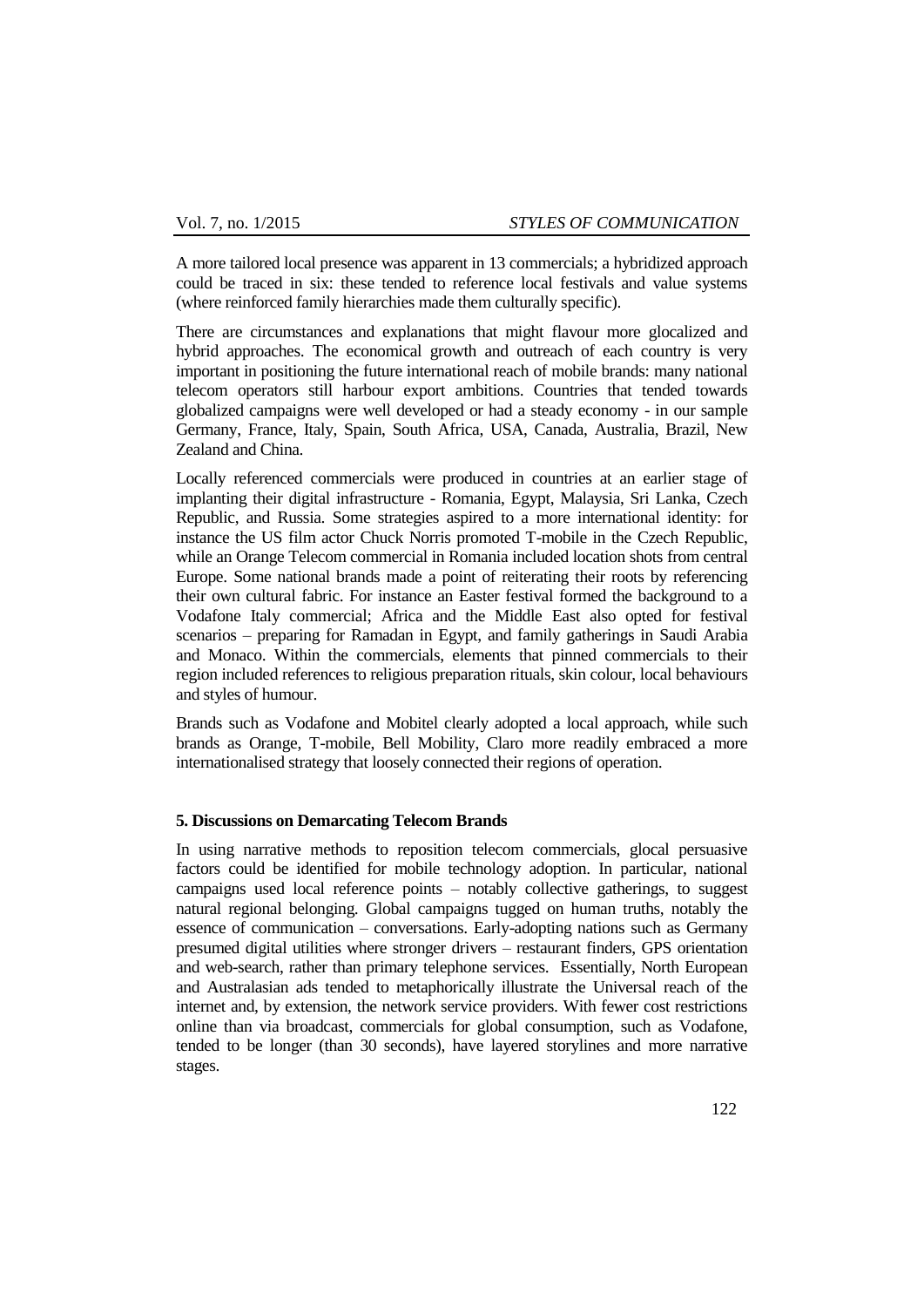*In each scenario there was a dilemma to resolve*; the brand became the enabler in achieving the hero"s objectives. By drawing on established visual communication strategies stories were readily accessible, which worked across different media formats and allowed a series of commercials from the initial narrative.

The casting of heroes was a recurring theme through commercials. Heroes were broadly sketched, making it easy to identify with them - they could be any viewing consumer: As the central character emerged the "hero" of each storyline, a sense of well-being was evoked, flavoured by the brand.

Although telecom commercials clearly borrow visual structures from film and verbal structures from literature its hybrid form is unique. Mobile commercials are more compressed than film with more literal metaphors. Such transparency in a short timeframe has been repeatedly used to characterise the relationship between brandconsumer service and the viewer. Different narrative patterns do transfer to on-phone ads if they had:

- 5.1. *meta-narration* reframing a story within an established familiar parable. Difficulties would be in sticking the aura devise to the brand;
- 5.2. accumulated *convergent scenarios* running simultaneously that, by the conclusion, connects through the brand;
- 5.3. a "*mirror effect"-* two parallel stories placed at different times and locations.
- 5.4. *comparative stories* two narrations in antithesis, both of which are mediated through the branded service;
- 5.5. *animation,*which incorporates diagrammatic visual abstraction; this devise, often diagrammatic, is used to convey digital development;
- 5.6. clear patterns also emerge for representing telecommunications brands within a narrative. These are tend to be brand service *represented as a metaphor* – for instance, the Vodafone dog, Fido; and *visual metonymy* – to substitute something for someone, for instance the German phone ad replaces signal bars with four men who support the commercials hero.

The research also highlighted how international operators such as Vodafone, T-Mobile and AT&T prefer storytelling as a method. Vodafone, the biggest global telecom advertiser in 2012, used narrations globally, localizing campaigns by incorporating regional reference points, sensitivities and nuances. For instance, religious scenarios preparing for Ramadan in a Lebanese commercial; an Orthodox Wedding ceremony in Romania and a spoof royal wedding for T-Mobile in the UK (coinciding with the Royal Wedding of 2011). Vodafone"s earlier pre-2009 strategy emphasized their global credentials, so their current approach(es) suggest local references impact more on consumer loyalty.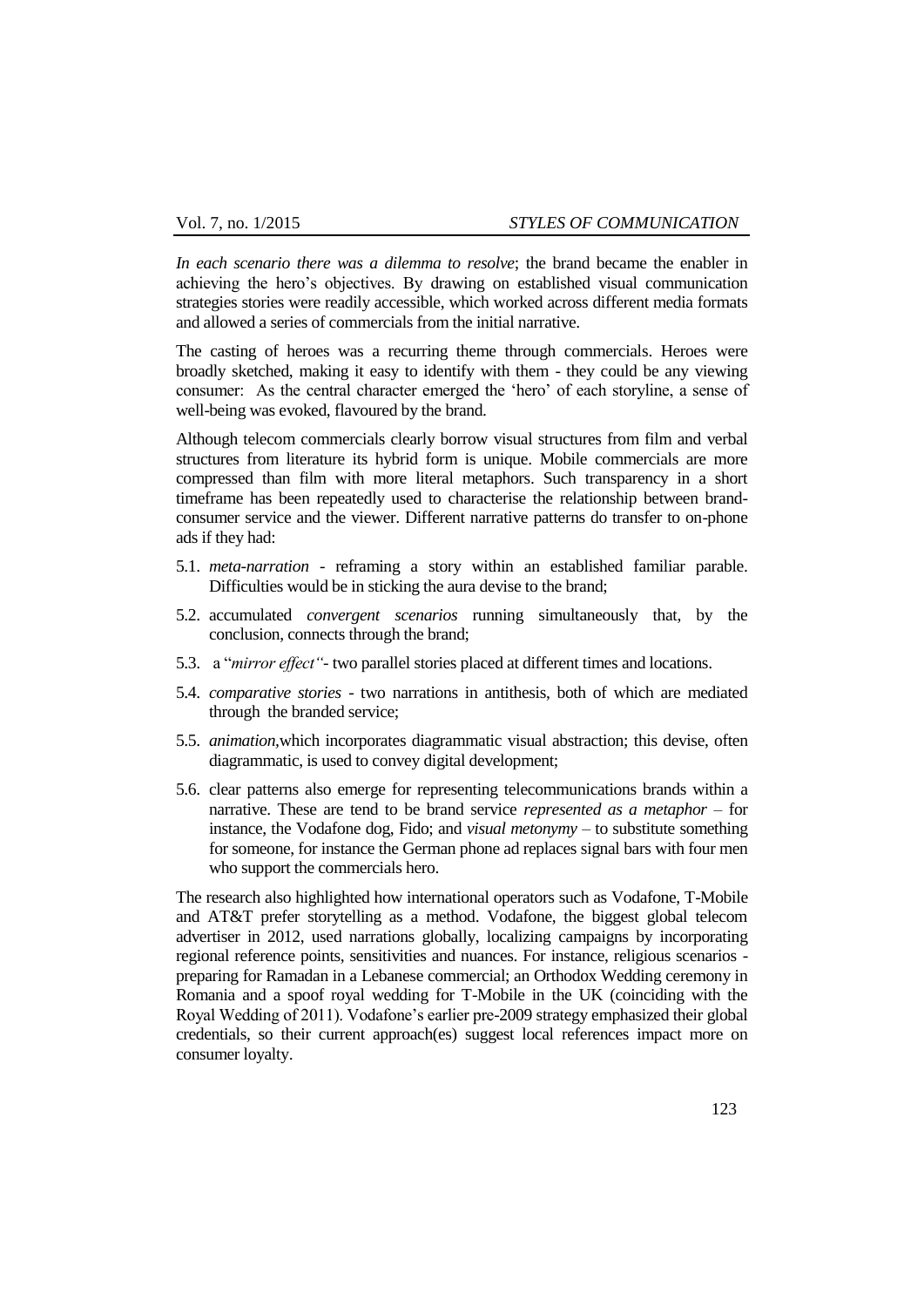Other providers used stereotypical narrative conventions synonymous with more traditional styles of service advertising – tourism, awareness and charity advertising for example. Newer telecom brands, though regional, tended towards a more global outlook, perhaps because they identified that appearing established was significant in a globally competitive market.

This research captured commercials during an unprecedented moment in the uptake of mobile phones. Most viewers already owned handsets and discovered their potential. The timeframe of this research therefore gathers the efforts of global brands to distinguish their presence, while newer brands sought to prove they were just as reliable. Given the drive of the module advertising market, there is obvious purpose to study future timeframes and compare shifts of approach with the results in this paper. Other logical follow-on research from this study includes the analysis of late phoneadopting countries, such as the Middle East and China in particular skipped by-passed domestic landline phones and went straight to mobile, as market leaders. Another future goal consists in establishing the relationship between global, glocal and local through online advertising, where content operates more fluidly between media platforms. This will definitely have an impact on the treatment, clarity and the narrative nature of storytelling within mobile advertising in particular.

### **5. Conclusion**s

This analysis captures advertising for telecom services at a point when emerging digital content – apps, social networks and entertainment, was being used to promote mobile phone handsets. This was evident in advertising that targeted first-world countries, where narratives focused on vignettes of everyday consumer's lives, and how they could improve through better (branded) personal technology. In a boom period for telecom brands, their commercials shared enough formats and incentives to become a discreet advertising genre in their own right, symptomatic of their era.

The most common advertising tactic illustrated how telecom services could enhance users' lifestyles, in a manner similar to the first wave of 'unique selling proposition' product commercials of the 1950s. In global campaigns the focus is on the product and lifestyles, where regionally commercials targeted more localised motivations.

These were also the first commercials to have a post-broadcast second-life online. Blog comments and discussion boards give their relevance longevity, and a pattern emerged where shorter aired commercials had longer versions available online. For instance, a wedding narrative (for Vodafone Romania) was broadcast as a 40 second information-packed commercial; its YouTube version runs at two minutes 54 seconds and borrows more freely from film narrative conventions.

Regions had their own manner of telling stories, which makes them ripe representations of cultural type and difference. Broadly, narratives tend to be hung on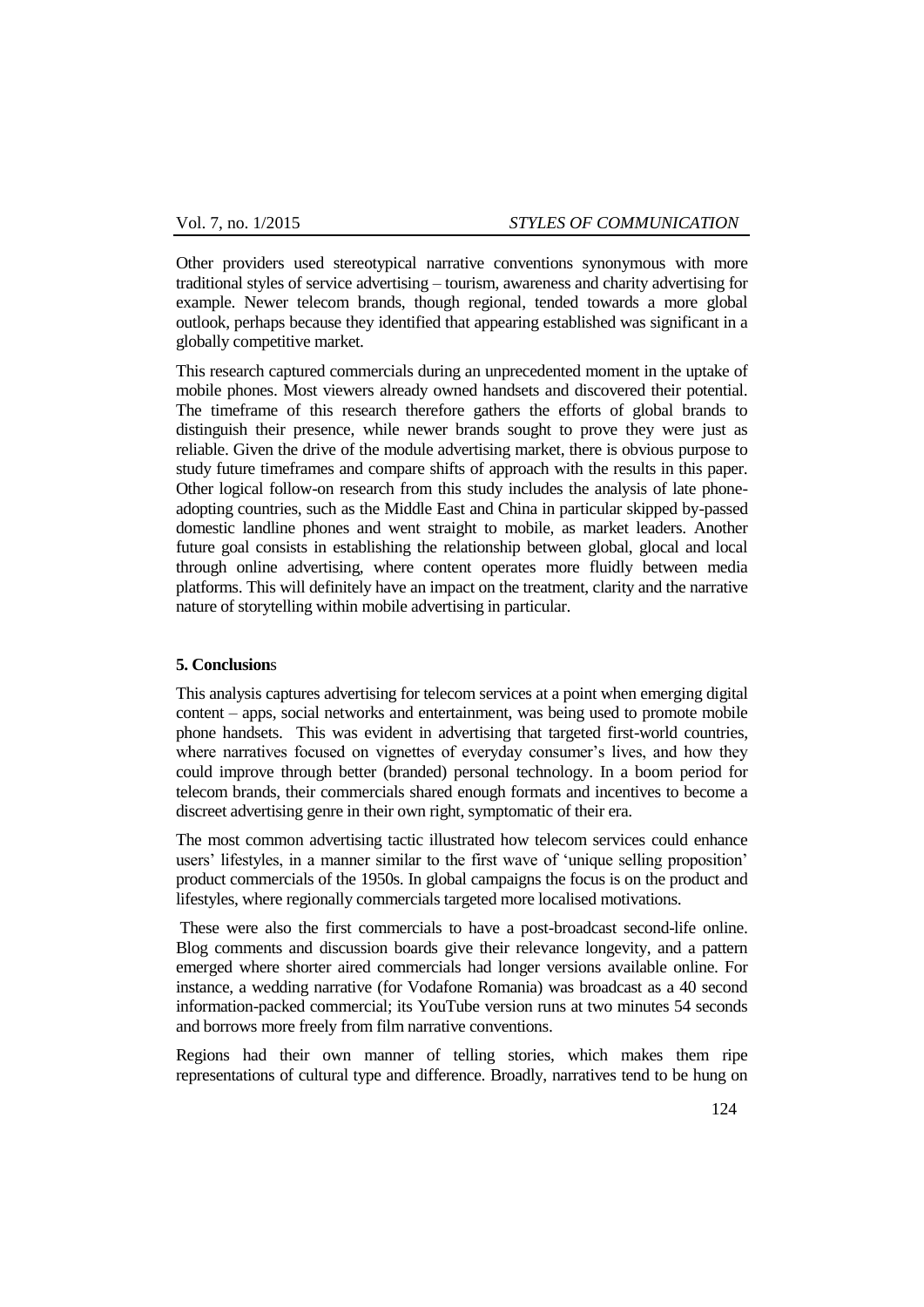styles of humour and esoteric reference points relating to traditions, myths, legends and typical family scenarios. From this perspective, online mobile ads provide an ideal anthropological "way in" to review cultural nuances. For instance, a Lebanese commercial set during Ramadan illustrates a heroine hap-hazzardly preparing festivities for her family. In the end, she draws on friends for help in a way that involved intrinsically Lebanese wit and references.

Another clear pattern was for brands to shape their global strategies around a central narrative storyline. For instance Vodafone, AT&T and T-Mobile ran worldwide campaigns based on stories, typically involving introductory social bonding – simple love stories. Love, friendship and family were common narrative elements, which is distinct from the product-and-service comparative approaches used to sell other electrical (IT, automotive and white) goods.

In nearly all cases, a simple conceit within a single-narrative structure had been constructed. Global campaigns often constructed narratives around children. For instance one Vodafone storyline featured childhood friends separating because one family is emigrating: flexed imaginations with simple, inspired visual solutions (to negotiate linguistic barriers) provided the pivotal spark on which the advertisers branded the narrative.

In comparison, commercials designed for online use are longer, with. Overall, through telecoms commercials a newer form of international storytelling has emerged: one that is nuanced and layered and designed for multiple viewings in different media platforms. The period of advertising studied was the first to design for this era of viewing – one that marks a significant turn in content as well as format.

### **Acknowledgment:**

This work was supported by the strategic grant POSDRU/89/1.5/S/62259, Project "Applied social, human and political sciences. Postdoctoral training and postdoctoral fellowships in social, human and political sciences " cofinanced by the European Social Fund within the Sectorial Operational Program Human Resources Development 2007-2013The European Influence on the Romanian Advertising - the Compromise between Globalization and Local Specificity.

#### **References**

Bal, M. (1981). Notes on narrative embedding. *Poetics Today,* 2 (2), 41-59.

Boller, G. W. & Olson, J. C. (1991). Experiencing ad meanings: crucial aspects of narrative/drama processing. *Advances in Consumer Research,* 18, 164-171.

Booth, W. (1983). *The rhetoric of fiction* 2<sup>nd</sup> edition. Chicago: University of Chicago Press.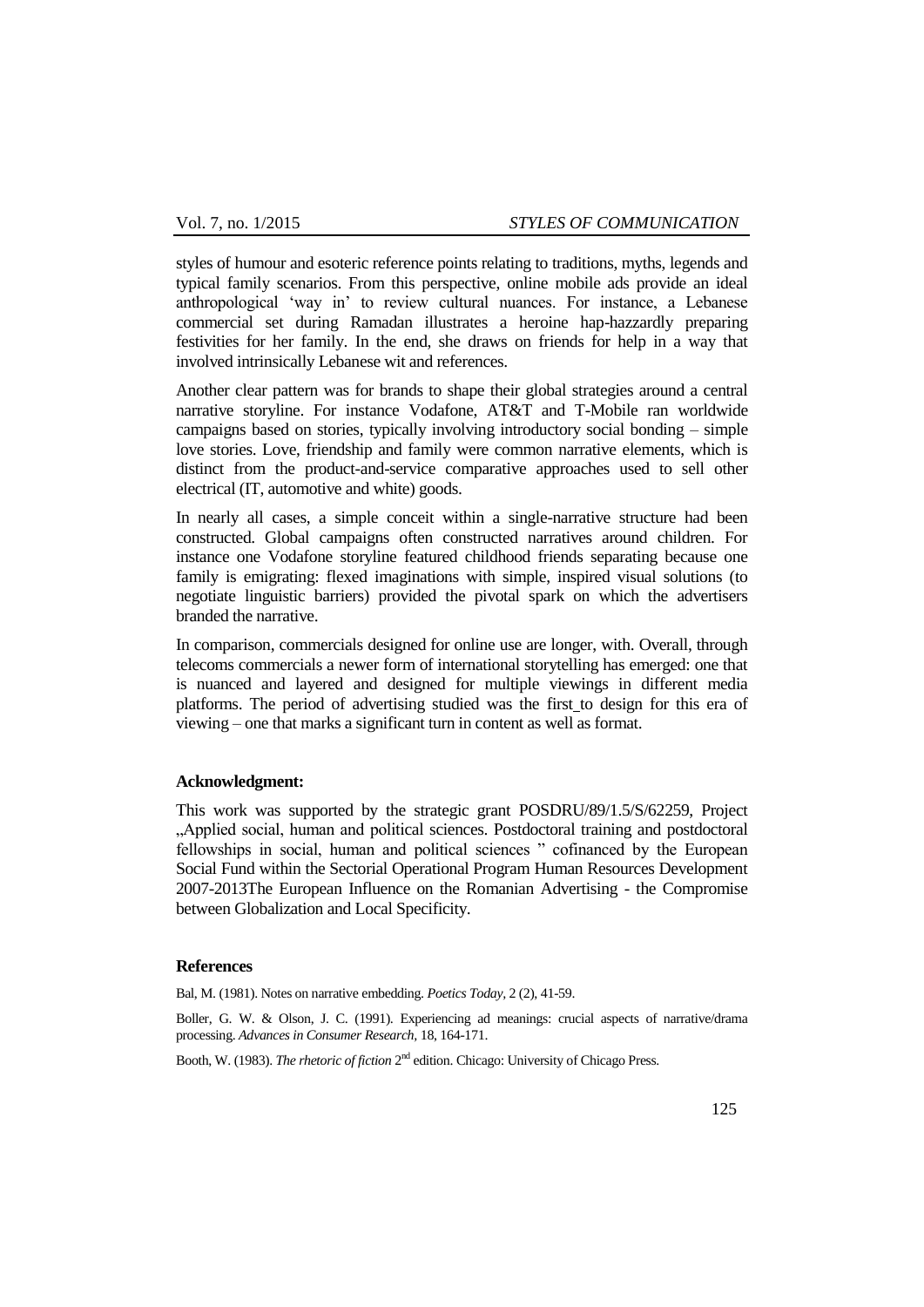Boyer, P. (1994). *The naturalness of religious ideas: a cognitive theory of religion.* Berkeley: University of California Press.

Bremond, C. (1964). Le message narrative. *Communications,* 4, 4-32.

Bryman, A. (2008). *Social research methods.* New York: Oxford University Press.

Chang, C. (2005). Ad and brand evaluations in a competitive processing context: the effects of number of attributes and repetition strategies. *Advances in Consumer Research,* 32, 548-553.

Chatman, S. (1990). *Coming to terms: The rhetoric of narrative in fiction and film*. Ithaca, NY: Cornell U.P.

Currie, M. (2007). *About time: Narrative, fiction and the philosophy of time.* Edinburgh: Edinburgh University Press.

De Mooij, M. (2010). *Global marketing and advertising: Understanding cultural paradoxes*, 2<sup>nd</sup> edition. London: Sage.

Escalas, J.E. (2004). Imagine yourself in the product. Mental simulation, narrative transportation, and persuasion. *The Journal of Advertising,* 33 (2), 37-48.

Fredricksen, C. (2013). US to Top Japan as World"s Biggest Mobile Ad Market in E-marketer", [online] available at [http://www.emarketer.com/newsroom/index.php/top-japan-worlds](http://www.emarketer.com/newsroom/index.php/top-japan-worlds-biggest-mobile-ad-market/#f42o3BkDlD9usEk0.99)[biggest-mobile-ad-market/#f42o3BkDlD9usEk0.99,](http://www.emarketer.com/newsroom/index.php/top-japan-worlds-biggest-mobile-ad-market/#f42o3BkDlD9usEk0.99) accessed 3May 2013.

Genette, G. (1980). *Narrative discourse*. Oxford: Basil Blackwell.

Haggarty B. (1999). The art and alchemy of traditional storytelling. *RSA Journal,* 147 (5489), 90-97.

Hollebeek L. (2011). Exploring customer brand engagement: definition and themes. *Journal of Strategic Marketing,* 19 (7), 555-573.

Lee, A. & Aaker, J. (2004). Bringing the frame into focus: the influence of regulatory fit on processing fluency and persuasion. *Journal of Personality & Social Psychology,* 86 (February), 205-218.

Margolin, U. (2009). Narrator. In P. Hühn, J. Pier, W. Schmied & J. Schönert (Eds.), *Handbook of narratology* (pp. 351-369). Berlin and New York: Walter de Gruyer & CO.

Monaco, J. (1977). *How to read film: Movies, media and beyond.* Oxon: Oxford University Press.

Niederhoff, B. (2009). Focalization. In P. Hühn, J. Pier, W. Schmied & J. Schönert (Eds.), *Handbook of narratology* (pp.115-123). Berlin and New York: Walter de Gruyer & CO.

Ritzer, G. (2010). *Globalization: A basic text*. Oxford: Willey-Blackwell"s Publishing.

Schmidt, J. N. (2009). Narration in film. In P. Hühn, J. Pier, W. Schmied & J. Schönert (Eds.), *Handbook of narratology* (pp. 212-227). Berlin and New York: Walter de Gruyer & CO.

Scholes, R. (1985). Narration and narrativity. In G., Mast M. Cohen and L., Braudy (Eds.), *Film theory and criticism* (pp. 390–403). New York: Oxford UP.

Schumann, D., R.E. Petty & Clemons, S.D. (1990). Predicting the effectiveness of different strategies of advertising variation: a test of the repetition-variation hypotheses. *Journal of Consumer Research,* 17 (2), 192-202.

Thomson-Jones, K. (2007). The literary origins of the cinematic narrator. *British Journal of Aesthetics,* 47 (1), 76-94.